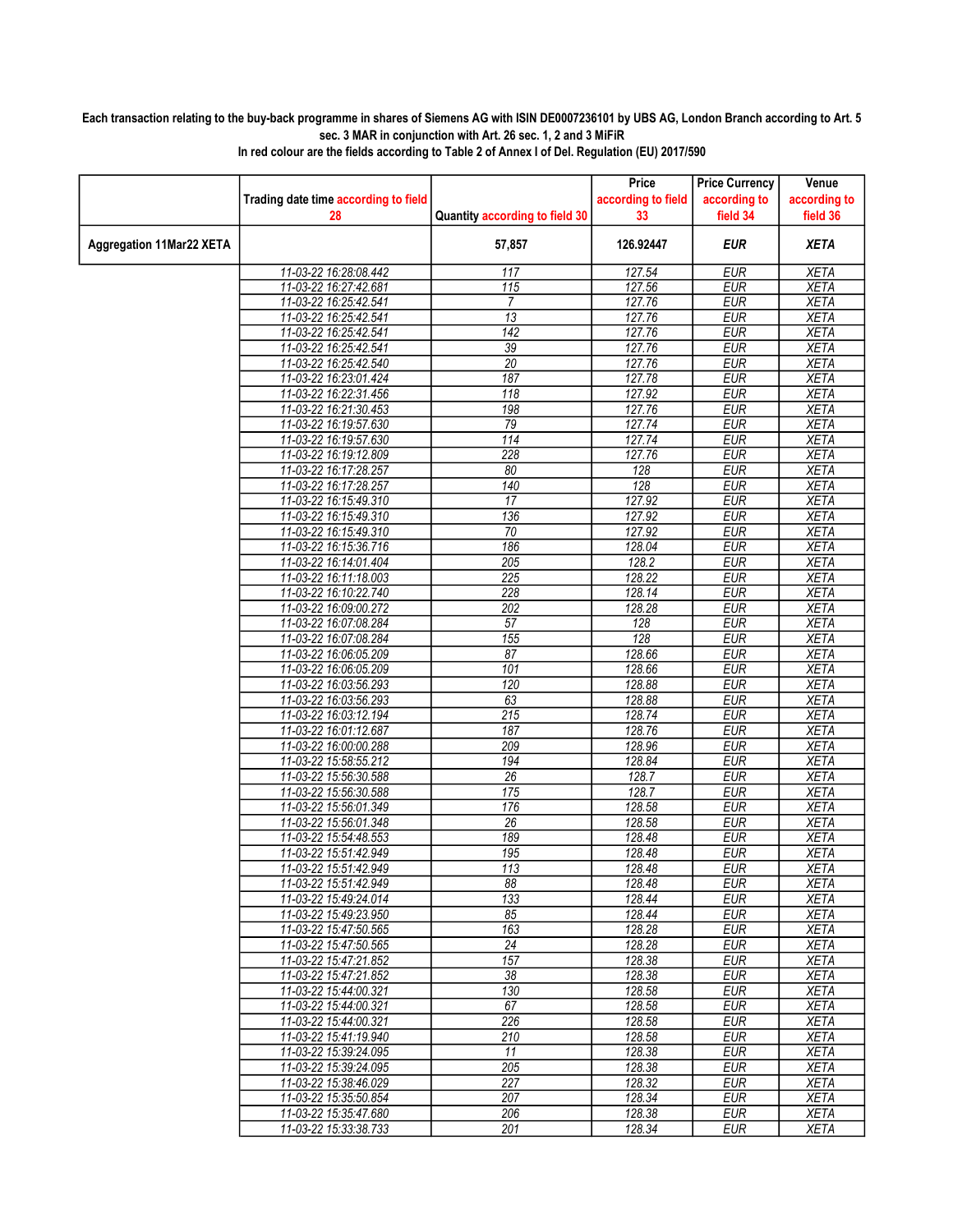| 11-03-22 15:30:56.776 | 200              | 128.34 | <b>EUR</b> | <b>XETA</b> |
|-----------------------|------------------|--------|------------|-------------|
| 11-03-22 15:30:38.949 | 212              | 128.38 | EUR        | <b>XETA</b> |
| 11-03-22 15:28:11.769 | 23               | 128.68 | <b>EUR</b> | <b>XETA</b> |
| 11-03-22 15:28:11.769 | 175              | 128.68 | <b>EUR</b> | <b>XETA</b> |
| 11-03-22 15:26:35.975 | $\overline{133}$ | 128.5  | <b>EUR</b> | <b>XETA</b> |
| 11-03-22 15:26:35.975 | 89               | 128.5  | <b>EUR</b> | <b>XETA</b> |
|                       |                  |        |            |             |
| 11-03-22 15:25:36.660 | 105              | 128.38 | <b>EUR</b> | <b>XETA</b> |
| 11-03-22 15:25:36.621 | 80               | 128.38 | <b>EUR</b> | <b>XETA</b> |
| 11-03-22 15:23:34.670 | 17               | 128.3  | <b>EUR</b> | <b>XETA</b> |
| 11-03-22 15:23:34.670 | 179              | 128.3  | <b>EUR</b> | <b>XETA</b> |
| 11-03-22 15:22:50.034 | 26               | 128.34 | <b>EUR</b> | <b>XETA</b> |
| 11-03-22 15:22:50.034 | 165              | 128.34 | <b>EUR</b> | <b>XETA</b> |
| 11-03-22 15:20:39.178 | 211              | 128.24 | <b>EUR</b> | <b>XETA</b> |
| 11-03-22 15:18:36.519 | 192              | 128.42 | <b>EUR</b> | <b>XETA</b> |
|                       |                  |        |            |             |
| 11-03-22 15:18:36.519 | 196              | 128.42 | <b>EUR</b> | <b>XETA</b> |
| 11-03-22 15:16:11.502 | 202              | 128.28 | <b>EUR</b> | <b>XETA</b> |
| 11-03-22 15:13:58.830 | 222              | 128.3  | <b>EUR</b> | <b>XETA</b> |
| 11-03-22 15:13:58.830 | 184              | 128.3  | <b>EUR</b> | <b>XETA</b> |
| 11-03-22 15:11:49.506 | 203              | 128.18 | <b>EUR</b> | <b>XETA</b> |
| 11-03-22 15:11:27.775 | 20               | 128.14 | <b>EUR</b> | <b>XETA</b> |
| 11-03-22 15:10:13.264 | 199              | 128.02 | <b>EUR</b> | <b>XETA</b> |
| 11-03-22 15:07:56.024 | 131              | 128.12 | <b>EUR</b> | <b>XETA</b> |
| 11-03-22 15:07:56.024 | 96               | 128.12 | <b>EUR</b> | <b>XETA</b> |
|                       |                  |        |            |             |
| 11-03-22 15:06:01.136 | 188              | 128.1  | <b>EUR</b> | <b>XETA</b> |
| 11-03-22 15:05:08.755 | 223              | 128.02 | <b>EUR</b> | <b>XETA</b> |
| 11-03-22 15:03:08.830 | $\sqrt{5}$       | 128.42 | <b>EUR</b> | <b>XETA</b> |
| 11-03-22 15:03:08.830 | 182              | 128.42 | <b>EUR</b> | <b>XETA</b> |
| 11-03-22 15:00:46.004 | 34               | 128.5  | <b>EUR</b> | <b>XETA</b> |
| 11-03-22 15:00:46.004 | 167              | 128.5  | <b>EUR</b> | <b>XETA</b> |
| 11-03-22 15:00:27.472 | $\overline{225}$ | 128.5  | <b>EUR</b> | <b>XETA</b> |
| 11-03-22 14:58:38.365 | 104              | 128.48 | <b>EUR</b> | <b>XETA</b> |
| 11-03-22 14:58:38.365 | 106              | 128.5  | <b>EUR</b> | <b>XETA</b> |
| 11-03-22 14:56:57.606 | 198              | 128.36 | <b>EUR</b> | <b>XETA</b> |
| 11-03-22 14:55:54.934 | 195              | 128.24 | <b>EUR</b> | <b>XETA</b> |
| 11-03-22 14:53:41.841 | 32               | 128.64 | <b>EUR</b> | <b>XETA</b> |
| 11-03-22 14:53:41.841 | 154              | 128.64 | <b>EUR</b> | <b>XETA</b> |
| 11-03-22 14:52:41.141 | 202              | 128.74 | <b>EUR</b> | <b>XETA</b> |
|                       |                  |        |            |             |
| 11-03-22 14:51:14.327 | 211              | 128.94 | <b>EUR</b> | <b>XETA</b> |
| 11-03-22 14:49:06.968 | 194              | 129.02 | <b>EUR</b> | <b>XETA</b> |
| 11-03-22 14:48:33.689 | 204              | 128.96 | <b>EUR</b> | <b>XETA</b> |
| 11-03-22 14:47:09.194 | 18               | 129.1  | <b>EUR</b> | <b>XETA</b> |
| 11-03-22 14:47:09.194 | 169              | 129.1  | <b>EUR</b> | <b>XETA</b> |
| 11-03-22 14:47:09.193 | 18               | 129.1  | EUR        | <b>XETA</b> |
| 11-03-22 14:44:19.866 | 216              | 128.74 | <b>EUR</b> | <b>XETA</b> |
| 11-03-22 14:44:19.866 | 204              | 128.74 | <b>EUR</b> | <b>XETA</b> |
| 11-03-22 14:42:02.937 | 95               | 128.5  | <b>EUR</b> | <b>XETA</b> |
| 11-03-22 14:42:02.937 | 91               | 128.5  | <b>EUR</b> | <b>XETA</b> |
| 11-03-22 14:40:20.430 | 86               | 128.24 | <b>EUR</b> | <b>XETA</b> |
| 11-03-22 14:40:20.430 | 107              | 128.24 | <b>EUR</b> | <b>XETA</b> |
| 11-03-22 14:39:32.595 | 183              | 128.66 | <b>EUR</b> | <b>XETA</b> |
|                       |                  |        |            |             |
| 11-03-22 14:39:32.595 | 19               | 128.66 | <b>EUR</b> | <b>XETA</b> |
| 11-03-22 14:37:05.650 | 171              | 128.8  | <b>EUR</b> | <b>XETA</b> |
| 11-03-22 14:37:05.647 | 53               | 128.8  | <b>EUR</b> | <b>XETA</b> |
| 11-03-22 14:36:45.285 | 145              | 128.74 | <b>EUR</b> | <b>XETA</b> |
| 11-03-22 14:36:45.285 | 72               | 128.74 | <b>EUR</b> | <b>XETA</b> |
| 11-03-22 14:34:44.214 | 53               | 128.98 | <b>EUR</b> | <b>XETA</b> |
| 11-03-22 14:34:44.214 | 46               | 128.98 | <b>EUR</b> | <b>XETA</b> |
| 11-03-22 14:34:44.214 | 19               | 128.98 | <b>EUR</b> | <b>XETA</b> |
| 11-03-22 14:34:44.214 | 87               | 128.98 | <b>EUR</b> | <b>XETA</b> |
| 11-03-22 14:33:14.555 | 183              | 128.92 | <b>EUR</b> | <b>XETA</b> |
| 11-03-22 14:32:41.206 | 223              | 129.12 | <b>EUR</b> | <b>XETA</b> |
| 11-03-22 14:31:44.088 | 190              | 129.1  | <b>EUR</b> | <b>XETA</b> |
|                       |                  |        |            |             |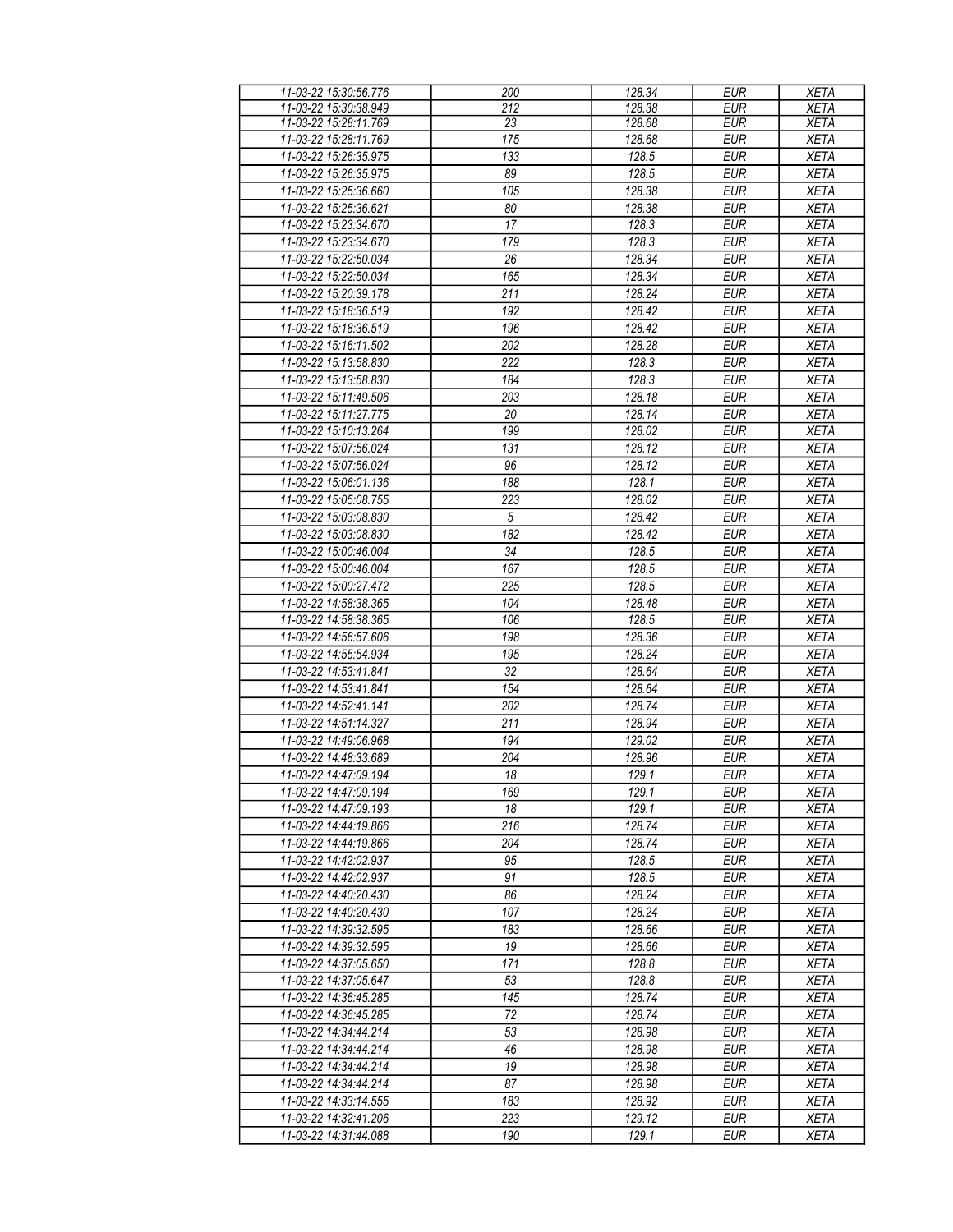| 11-03-22 14:30:47.703                          | 208              | 129.02           | <b>EUR</b>               | <b>XETA</b>                |
|------------------------------------------------|------------------|------------------|--------------------------|----------------------------|
| 11-03-22 14:27:54.965                          | 218              | 129.14           | <b>EUR</b>               | <b>XETA</b>                |
| 11-03-22 14:24:16.533                          | 194              | 129.38           | <b>EUR</b>               | <b>XETA</b>                |
| 11-03-22 14:23:18.867                          | 228              | 129.54           | <b>EUR</b>               | <b>XETA</b>                |
| 11-03-22 14:20:02.870                          | 226              | 129.76           | <b>EUR</b>               | <b>XETA</b>                |
| 11-03-22 14:15:37.786                          | 224              | 129.34           | <b>EUR</b>               | <b>XETA</b>                |
| 11-03-22 14:15:37.757                          | 190              | 129.34           | <b>EUR</b>               | <b>XETA</b>                |
| 11-03-22 14:15:37.757                          | 19               | 129.34           | <b>EUR</b>               | <b>XETA</b>                |
| 11-03-22 14:11:46.744                          | 122              | 129.52           | <b>EUR</b>               | <b>XETA</b>                |
| 11-03-22 14:11:46.744                          | 70               | 129.52           | EUR                      | <b>XETA</b>                |
| 11-03-22 14:11:46.744                          | 19               | 129.52           | <b>EUR</b>               | <b>XETA</b>                |
| 11-03-22 14:10:12.923                          | 197              | 129.5            | <b>EUR</b>               | <b>XETA</b>                |
| 11-03-22 14:08:13.566                          | 199              | 129.52           | <b>EUR</b>               | <b>XETA</b>                |
| 11-03-22 14:03:59.107                          | 209              | 129.66           | <b>EUR</b>               | <b>XETA</b>                |
| 11-03-22 14:03:07.786                          | $\overline{222}$ | 129.72           | <b>EUR</b>               | <b>XETA</b>                |
| 11-03-22 14:01:33.337                          | 190              | 129.68           | <b>EUR</b>               | <b>XETA</b>                |
| 11-03-22 13:58:02.082                          | 133              | 129.62           | <b>EUR</b>               | <b>XETA</b>                |
| 11-03-22 13:58:01.953                          | 11               | 129.62           | <b>EUR</b>               | <b>XETA</b>                |
| 11-03-22 13:58:01.292                          | 43               | 129.62           | <b>EUR</b>               | <b>XETA</b>                |
| 11-03-22 13:58:01.292                          | 89               | 129.62           | <b>EUR</b>               | <b>XETA</b>                |
| 11-03-22 13:58:00.311                          | 120              | 129.62           | <b>EUR</b>               | <b>XETA</b>                |
| 11-03-22 13:54:24.042                          | 203              | 129.56           | <b>EUR</b>               | <b>XETA</b>                |
| 11-03-22 13:51:20.999                          | 224              | 129.76           | <b>EUR</b>               | <b>XETA</b>                |
| 11-03-22 13:51:06.229                          | 210              | 129.84           | <b>EUR</b>               | <b>XETA</b>                |
| 11-03-22 13:51:06.229                          | 13               | 129.84           | <b>EUR</b>               | <b>XETA</b>                |
| 11-03-22 13:46:46.902                          | 200              | 129.88           | <b>EUR</b>               | <b>XETA</b>                |
| 11-03-22 13:44:58.495                          | 227              | 129.8            | <b>EUR</b>               | <b>XETA</b>                |
| 11-03-22 13:43:08.071                          | 214              | 129.68           | <b>EUR</b>               | <b>XETA</b>                |
| 11-03-22 13:39:05.586                          | 208              | 129.54           | <b>EUR</b>               | <b>XETA</b>                |
| 11-03-22 13:38:49.749                          | 123              | 129.58           | <b>EUR</b>               | <b>XETA</b>                |
|                                                |                  |                  |                          |                            |
| 11-03-22 13:38:48.423<br>11-03-22 13:36:35.331 | 81<br>187        | 129.58<br>129.46 | <b>EUR</b><br><b>EUR</b> | <b>XETA</b><br><b>XETA</b> |
| 11-03-22 13:32:52.297                          | 48               | 129.3            | <b>EUR</b>               | <b>XETA</b>                |
| 11-03-22 13:32:52.288                          | 145              | 129.3            | <b>EUR</b>               | <b>XETA</b>                |
| 11-03-22 13:32:21.615                          | 205              | 129.22           | <b>EUR</b>               | <b>XETA</b>                |
| 11-03-22 13:32:09.966                          | 59               | 129.2            | <b>EUR</b>               | <b>XETA</b>                |
| 11-03-22 13:31:41.054                          | 74               | 129.12           | <b>EUR</b>               | <b>XETA</b>                |
| 11-03-22 13:27:33.498                          | 189              | 128.9            | <b>EUR</b>               |                            |
| 11-03-22 13:24:34.070                          | 209              | 128.84           | <b>EUR</b>               | <b>XETA</b><br><b>XETA</b> |
| 11-03-22 13:22:39.036                          | $\overline{216}$ | 128.6            | <b>EUR</b>               | <b>XETA</b>                |
| 11-03-22 13:19:24.736                          | 184              | 128.74           | EUR                      | <b>XETA</b>                |
| 11-03-22 13:18:22.612                          | 210              | 128.74           | <b>EUR</b>               | <b>XETA</b>                |
|                                                |                  |                  |                          | <b>XETA</b>                |
| 11-03-22 13:15:51.499                          | 36               | 128.52           | <b>EUR</b>               |                            |
| 11-03-22 13:15:51.498                          | 161<br>96        | 128.52           | <b>EUR</b><br><b>EUR</b> | <b>XETA</b>                |
| 11-03-22 13:10:44.223<br>11-03-22 13:10:44.222 | 90               | 128.52<br>128.52 | <b>EUR</b>               | <b>XETA</b><br><b>XETA</b> |
| 11-03-22 13:10:44.223                          | 204              | 128.52           |                          |                            |
| 11-03-22 13:06:17.010                          |                  |                  | <b>EUR</b>               | <b>XETA</b>                |
| 11-03-22 13:03:57.638                          | 191<br>189       | 128.08<br>128.06 | <b>EUR</b><br><b>EUR</b> | <b>XETA</b><br><b>XETA</b> |
|                                                |                  |                  |                          |                            |
| 11-03-22 13:02:10.965                          | 210              | 127.86           | <b>EUR</b>               | <b>XETA</b>                |
| 11-03-22 12:56:18.847                          | 221              | 127.48           | <b>EUR</b>               | <b>XETA</b>                |
| 11-03-22 12:55:00.520                          | 156              | 127.66           | <b>EUR</b>               | <b>XETA</b>                |
| 11-03-22 12:55:00.519                          | 51               | 127.66           | <b>EUR</b>               | <b>XETA</b>                |
| 11-03-22 12:55:00.517                          | 17               | 127.66           | <b>EUR</b>               | <b>XETA</b>                |
| 11-03-22 12:51:05.394                          | 208              | 127.98           | <b>EUR</b>               | <b>XETA</b>                |
| 11-03-22 12:46:44.101                          | 202              | 128.02           | <b>EUR</b>               | <b>XETA</b>                |
| 11-03-22 12:46:07.736                          | 206              | 127.96           | <b>EUR</b>               | <b>XETA</b>                |
| 11-03-22 12:41:28.185                          | 192              | 127.86           | <b>EUR</b>               | <b>XETA</b>                |
| 11-03-22 12:38:53.687                          | 194              | 128.08           | <b>EUR</b>               | <b>XETA</b>                |
| 11-03-22 12:37:17.640                          | 103              | 128.42           | <b>EUR</b>               | <b>XETA</b>                |
| 11-03-22 12:37:17.640                          | 15               | 128.42           | <b>EUR</b>               | <b>XETA</b>                |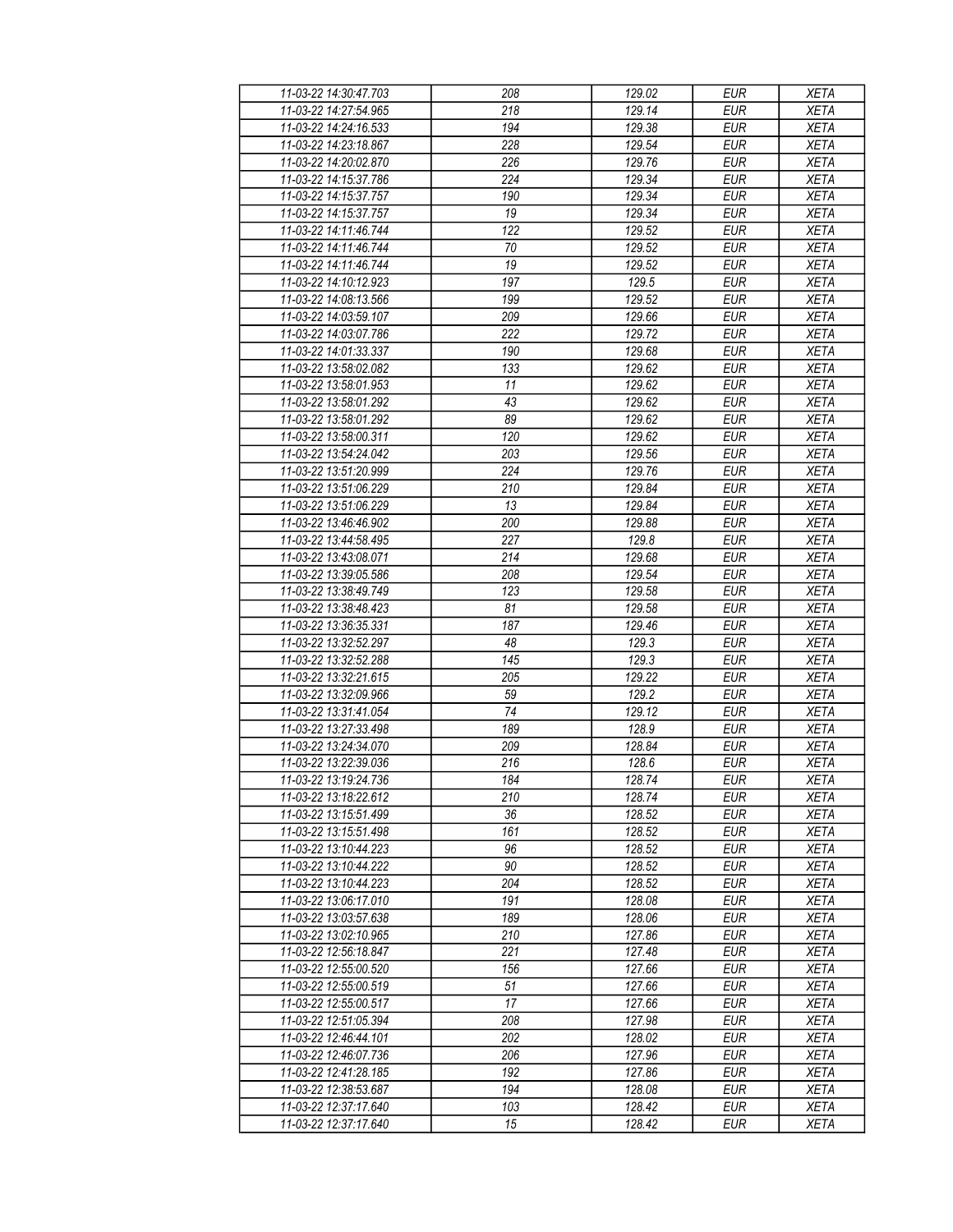| 11-03-22 12:37:17.640                          | 72               | 128.42              | <b>EUR</b>               | <b>XETA</b>                |
|------------------------------------------------|------------------|---------------------|--------------------------|----------------------------|
| 11-03-22 12:31:28.115                          | 183              | 128.5               | <b>EUR</b>               | <b>XETA</b>                |
| 11-03-22 12:31:28.115                          | 222              | 128.5               | <b>EUR</b>               | <b>XETA</b>                |
| 11-03-22 12:27:15.668                          | 176              | 128.12              | <b>EUR</b>               | <b>XETA</b>                |
| 11-03-22 12:27:15.457                          | 18               | 128.12              | <b>EUR</b>               | <b>XETA</b>                |
| 11-03-22 12:22:53.749                          | 216              | 128.48              | <b>EUR</b>               | <b>XETA</b>                |
| 11-03-22 12:22:27.353                          | 190              | 128.36              | <b>EUR</b>               | <b>XETA</b>                |
| 11-03-22 12:19:08.688                          | 209              | 128.3               | <b>EUR</b>               | <b>XETA</b>                |
| 11-03-22 12:14:57.266                          | 197              | 127.96              | <b>EUR</b>               | <b>XETA</b>                |
| 11-03-22 12:14:22.727                          | 199              | 128.08              | EUR                      | <b>XETA</b>                |
| 11-03-22 12:10:49.043                          | 191              | 127.96              | <b>EUR</b>               | <b>XETA</b>                |
| 11-03-22 12:08:10.069                          | 200              | 127.56              | <b>EUR</b>               | <b>XETA</b>                |
| 11-03-22 12:08:04.642                          | 15               | 127.54              | <b>EUR</b>               | <b>XETA</b>                |
| 11-03-22 12:05:42.313                          | 215              | 127.62              | <b>EUR</b>               | <b>XETA</b>                |
| 11-03-22 12:05:08.854                          | $\overline{195}$ | 127.6               | <b>EUR</b>               | <b>XETA</b>                |
| 11-03-22 12:04:50.440                          | 184              | 127.64              | <b>EUR</b>               | <b>XETA</b>                |
| 11-03-22 12:04:06.952                          | 204              | 127.24              | <b>EUR</b>               | <b>XETA</b>                |
| 11-03-22 12:03:33.867                          | 183              | 127.26              | <b>EUR</b>               | <b>XETA</b>                |
| 11-03-22 12:02:55.543                          | 118              | 127.4               | <b>EUR</b>               | <b>XETA</b>                |
| 11-03-22 12:02:55.543                          | 102              | 127.4               | <b>EUR</b>               | <b>XETA</b>                |
| 11-03-22 12:02:35.861                          | 195              | 127.52              | <b>EUR</b>               | <b>XETA</b>                |
| 11-03-22 12:02:15.430                          | 189              | 127.62              | <b>EUR</b>               | <b>XETA</b>                |
| 11-03-22 12:02:15.426                          | 204              | 127.6               | <b>EUR</b>               | <b>XETA</b>                |
| 11-03-22 12:02:11.850                          | 74               | 127.6               | <b>EUR</b>               | <b>XETA</b>                |
| 11-03-22 12:02:11.850                          | 310              | 127.62              | <b>EUR</b>               | <b>XETA</b>                |
| 11-03-22 12:02:11.837                          | $\overline{307}$ | 127.6               | <b>EUR</b>               | <b>XETA</b>                |
| 11-03-22 11:59:37.435                          | 167              | 127.6               | <b>EUR</b>               | <b>XETA</b>                |
| 11-03-22 11:59:37.435                          | 48               | 127.6               | <b>EUR</b>               | <b>XETA</b>                |
| 11-03-22 11:57:49.389                          | 146              | 127.26              | <b>EUR</b>               | <b>XETA</b>                |
| 11-03-22 11:57:49.389                          | 40               | 127.26              | <b>EUR</b>               | <b>XETA</b>                |
|                                                |                  |                     |                          |                            |
| 11-03-22 11:55:30.318<br>11-03-22 11:55:30.318 | 100<br>84        | 127.6<br>127.6      | <b>EUR</b><br><b>EUR</b> | <b>XETA</b><br><b>XETA</b> |
| 11-03-22 11:52:38.235                          | 203              | 127.22              | <b>EUR</b>               | <b>XETA</b>                |
| 11-03-22 11:52:12.208                          | 200              | 127.44              | <b>EUR</b>               | <b>XETA</b>                |
| 11-03-22 11:49:07.625                          | 185              | 127.84              | <b>EUR</b>               | <b>XETA</b>                |
| 11-03-22 11:45:57.118                          | 20               | 128.44              | <b>EUR</b>               | <b>XETA</b>                |
| 11-03-22 11:45:55.897                          | 204              | 128.44              | <b>EUR</b>               | <b>XETA</b>                |
| 11-03-22 11:44:12.050                          | 9                | 128.1               | <b>EUR</b>               |                            |
| 11-03-22 11:44:12.050                          | 204              | 128.1               | <b>EUR</b>               | <b>XETA</b><br><b>XETA</b> |
| 11-03-22 11:44:02.043                          | $\overline{18}$  | 128.48              | <b>EUR</b>               | <b>XETA</b>                |
| 11-03-22 11:44:01.773                          | 166              | 128.48              | EUR                      | <b>XETA</b>                |
| 11-03-22 11:42:10.990                          | 185              | 128.2               | <b>EUR</b>               | <b>XETA</b>                |
| 11-03-22 11:40:09.742                          | 201              | 127.28              | <b>EUR</b>               | <b>XETA</b>                |
| 11-03-22 11:37:55.010                          | 198              | 127.2               | <b>EUR</b>               |                            |
|                                                | 214              | 127.7               | <b>EUR</b>               | <b>XETA</b>                |
| 11-03-22 11:36:36.367<br>11-03-22 11:35:09.677 | 210              | 128.12              | <b>EUR</b>               | <b>XETA</b><br><b>XETA</b> |
| 11-03-22 11:33:24.315                          | 223              | 128.26              | <b>EUR</b>               | <b>XETA</b>                |
| 11-03-22 11:32:11.088                          |                  | 128                 |                          | <b>XETA</b>                |
| 11-03-22 11:30:36.375                          | 209<br>228       | 127.44              | <b>EUR</b><br><b>EUR</b> | <b>XETA</b>                |
|                                                |                  |                     |                          |                            |
| 11-03-22 11:29:48.439                          | 190<br>218       | 127.78<br>127.98    | <b>EUR</b><br><b>EUR</b> | <b>XETA</b>                |
| 11-03-22 11:29:34.174                          |                  |                     |                          | <b>XETA</b>                |
| 11-03-22 11:29:08.440                          | 191              | 127.74              | <b>EUR</b>               | <b>XETA</b>                |
| 11-03-22 11:28:49.730                          | 350              | 128.2               | <b>EUR</b>               | <b>XETA</b>                |
| 11-03-22 11:25:35.905                          | 144              | 126.54              | <b>EUR</b>               | <b>XETA</b>                |
| 11-03-22 11:25:35.905                          | 55               | 126.54              | <b>EUR</b>               | <b>XETA</b>                |
| 11-03-22 11:24:45.667                          | 198              | 126                 | <b>EUR</b>               | <b>XETA</b>                |
| 11-03-22 11:23:59.089                          | 138              | 125.58              | <b>EUR</b>               | <b>XETA</b>                |
| 11-03-22 11:23:59.089                          | 56               | $\overline{125.56}$ | <b>EUR</b>               | <b>XETA</b>                |
| 11-03-22 11:23:59.078                          | 199              | 125.5               | <b>EUR</b>               | <b>XETA</b>                |
| 11-03-22 11:21:51.176                          | 228              | 124.32              | <b>EUR</b>               | <b>XETA</b>                |
| 11-03-22 11:20:50.761                          | 184              | 124.28              | <b>EUR</b>               | <b>XETA</b>                |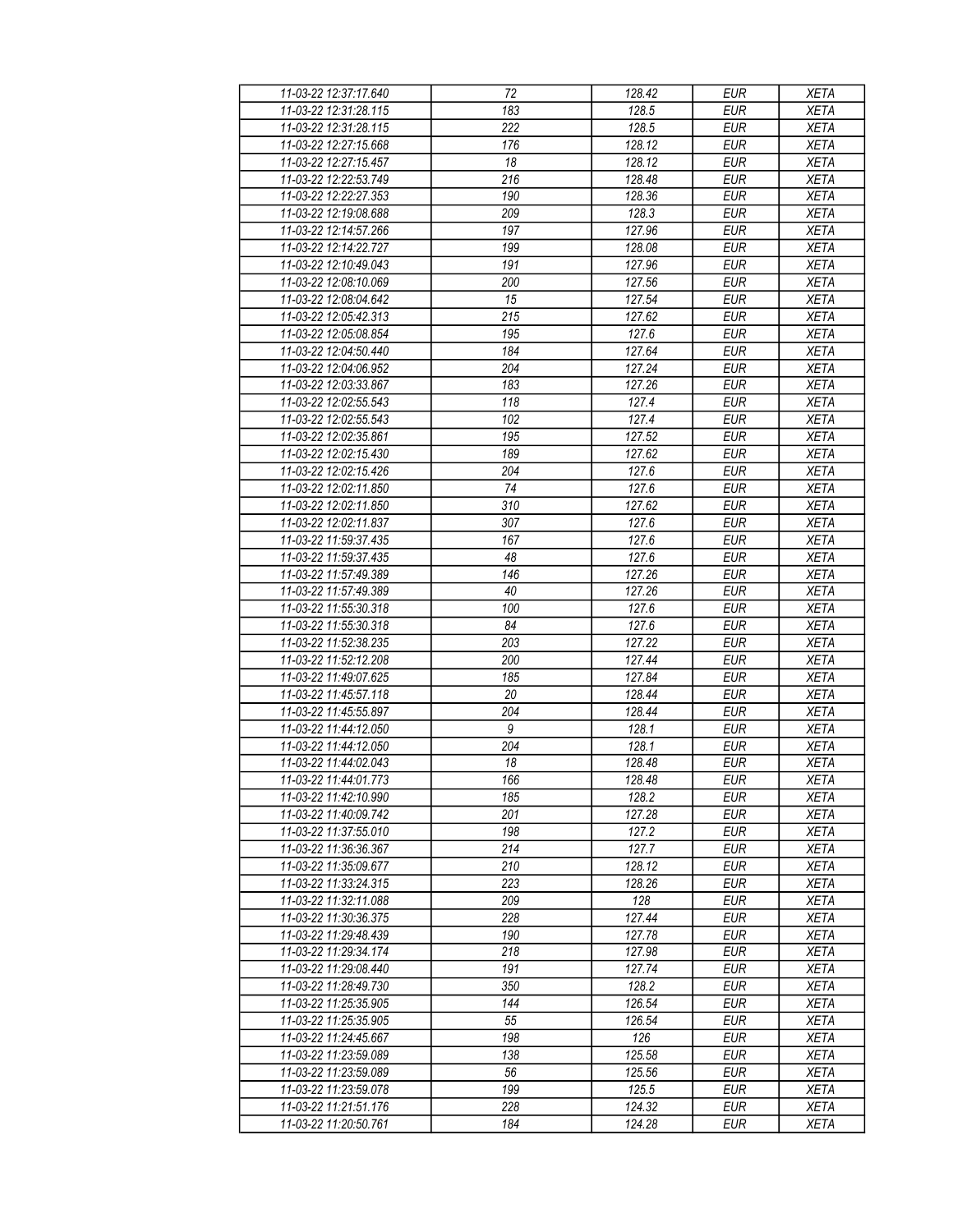| 11-03-22 11:16:05.860 | 184             | 124.12 | <b>EUR</b> | <b>XETA</b> |
|-----------------------|-----------------|--------|------------|-------------|
| 11-03-22 11:15:55.303 | 192             | 124.14 | <b>EUR</b> | <b>XETA</b> |
| 11-03-22 11:15:55.303 | $\overline{25}$ | 124.14 | <b>EUR</b> | <b>XETA</b> |
| 11-03-22 11:12:00.138 | 197             | 124.34 | <b>EUR</b> | <b>XETA</b> |
| 11-03-22 11:11:57.600 | 22              | 124.34 | <b>EUR</b> | <b>XETA</b> |
| 11-03-22 11:08:52.135 | 211             | 124.24 | <b>EUR</b> | <b>XETA</b> |
| 11-03-22 11:07:25.931 | 197             | 124.24 | <b>EUR</b> | <b>XETA</b> |
| 11-03-22 11:03:55.974 | 163             | 124.42 | <b>EUR</b> | <b>XETA</b> |
| 11-03-22 11:03:55.974 | 42              | 124.42 | <b>EUR</b> | <b>XETA</b> |
| 11-03-22 11:02:49.067 | 188             | 124.44 | EUR        | <b>XETA</b> |
| 11-03-22 11:00:53.173 | 190             | 124.04 | <b>EUR</b> | <b>XETA</b> |
| 11-03-22 10:59:52.372 | 158             | 123.92 | <b>EUR</b> | <b>XETA</b> |
| 11-03-22 10:59:52.372 | 63              | 123.92 | <b>EUR</b> | <b>XETA</b> |
| 11-03-22 10:58:51.094 | 206             | 124.12 | <b>EUR</b> | <b>XETA</b> |
| 11-03-22 10:57:58.265 | 17              | 124.36 | <b>EUR</b> | <b>XETA</b> |
| 11-03-22 10:57:58.265 | 170             | 124.36 | <b>EUR</b> | <b>XETA</b> |
| 11-03-22 10:57:03.851 | 147             | 124.38 | <b>EUR</b> | <b>XETA</b> |
| 11-03-22 10:56:59.850 | 48              | 124.38 | <b>EUR</b> | <b>XETA</b> |
| 11-03-22 10:56:55.222 | 194             | 124.42 | <b>EUR</b> | <b>XETA</b> |
| 11-03-22 10:55:55.931 | 75              | 124.26 | <b>EUR</b> | <b>XETA</b> |
| 11-03-22 10:55:55.931 |                 | 124.26 | <b>EUR</b> |             |
|                       | 145             |        |            | <b>XETA</b> |
| 11-03-22 10:55:06.047 | 200             | 124.52 | <b>EUR</b> | <b>XETA</b> |
| 11-03-22 10:54:23.721 | 201             | 124.56 | <b>EUR</b> | <b>XETA</b> |
| 11-03-22 10:53:32.013 | 226             | 124.78 | <b>EUR</b> | <b>XETA</b> |
| 11-03-22 10:52:44.820 | 167             | 124.98 | <b>EUR</b> | <b>XETA</b> |
| 11-03-22 10:52:44.800 | 20              | 124.98 | <b>EUR</b> | <b>XETA</b> |
| 11-03-22 10:52:44.800 | 191             | 124.98 | <b>EUR</b> | <b>XETA</b> |
| 11-03-22 10:51:50.443 | 224             | 125.22 | <b>EUR</b> | <b>XETA</b> |
| 11-03-22 10:51:29.820 | 65              | 125.16 | <b>EUR</b> | <b>XETA</b> |
| 11-03-22 10:51:10.504 | 102             | 125.26 | <b>EUR</b> | <b>XETA</b> |
| 11-03-22 10:51:10.504 | 83              | 125.26 | <b>EUR</b> | <b>XETA</b> |
| 11-03-22 10:50:18.389 | 204             | 125.28 | <b>EUR</b> | <b>XETA</b> |
| 11-03-22 10:48:28.025 | 203             | 125.22 | <b>EUR</b> | <b>XETA</b> |
| 11-03-22 10:47:05.219 | 196             | 125.32 | <b>EUR</b> | <b>XETA</b> |
| 11-03-22 10:45:23.461 | 180             | 125.24 | EUR        | <b>XETA</b> |
| 11-03-22 10:42:45.213 | 183             | 125.04 | <b>EUR</b> | <b>XETA</b> |
| 11-03-22 10:40:24.054 | 148             | 125.54 | <b>EUR</b> | <b>XETA</b> |
| 11-03-22 10:40:14.147 | 55              | 125.54 | <b>EUR</b> | <b>XETA</b> |
| 11-03-22 10:38:50.319 | 207             | 125.52 | <b>EUR</b> | <b>XETA</b> |
| 11-03-22 10:34:40.026 | 190             | 125.82 | <b>EUR</b> | <b>XETA</b> |
| 11-03-22 10:34:40.026 | 137             | 125.82 | EUR        | <b>XETA</b> |
| 11-03-22 10:34:40.026 | 46              | 125.82 | <b>EUR</b> | <b>XETA</b> |
| 11-03-22 10:28:24.268 | 188             | 125.9  | <b>EUR</b> | <b>XETA</b> |
| 11-03-22 10:27:19.674 | 20              | 125.86 | <b>EUR</b> | <b>XETA</b> |
| 11-03-22 10:26:28.029 | 196             | 125.92 | <b>EUR</b> | <b>XETA</b> |
| 11-03-22 10:26:28.018 | 185             | 125.9  | <b>EUR</b> | <b>XETA</b> |
| 11-03-22 10:22:52.909 | 204             | 125.64 | <b>EUR</b> | <b>XETA</b> |
| 11-03-22 10:20:50.268 | 220             | 125.56 | <b>EUR</b> | <b>XETA</b> |
| 11-03-22 10:19:02.022 | 184             | 125.62 | <b>EUR</b> | <b>XETA</b> |
| 11-03-22 10:15:36.832 | 167             | 125.52 | <b>EUR</b> | <b>XETA</b> |
| 11-03-22 10:15:36.832 | 28              | 125.52 | <b>EUR</b> | <b>XETA</b> |
| 11-03-22 10:15:35.819 | 201             | 125.56 | <b>EUR</b> | <b>XETA</b> |
| 11-03-22 10:11:29.482 | 166             | 125.6  | <b>EUR</b> | <b>XETA</b> |
| 11-03-22 10:11:29.482 | 56              | 125.6  | <b>EUR</b> | <b>XETA</b> |
| 11-03-22 10:09:35.610 | 196             | 125.6  | <b>EUR</b> | <b>XETA</b> |
| 11-03-22 10:09:35.610 | 217             | 125.6  | <b>EUR</b> | <b>XETA</b> |
| 11-03-22 10:05:42.310 | 97              | 125.52 | <b>EUR</b> | <b>XETA</b> |
| 11-03-22 10:05:40.298 | $\overline{35}$ | 125.52 | <b>EUR</b> | <b>XETA</b> |
| 11-03-22 10:05:40.298 | 67              | 125.52 | <b>EUR</b> | <b>XETA</b> |
| 11-03-22 10:03:04.879 | 227             | 125.46 | <b>EUR</b> | <b>XETA</b> |
| 11-03-22 10:01:51.668 | 81              | 125.26 | <b>EUR</b> | <b>XETA</b> |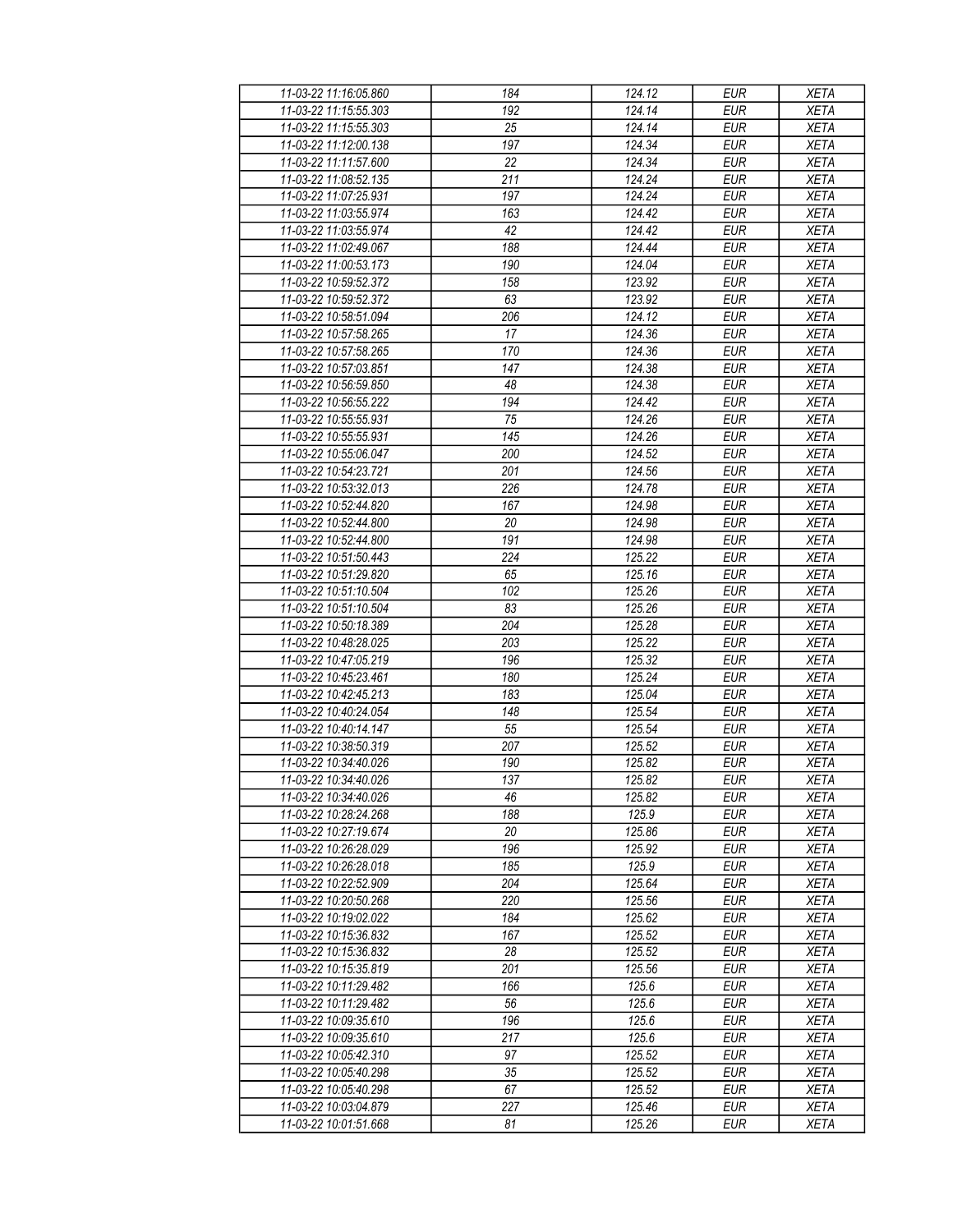| 11-03-22 10:01:51.668                          | 104                   | 125.26           | <b>EUR</b>               | <b>XETA</b>                |
|------------------------------------------------|-----------------------|------------------|--------------------------|----------------------------|
| 11-03-22 09:58:04.033                          | 215                   | 125.22           | <b>EUR</b>               | <b>XETA</b>                |
| 11-03-22 09:56:48.724                          | 205                   | 125.26           | <b>EUR</b>               | <b>XETA</b>                |
| 11-03-22 09:53:35.810                          | 211                   | 125.44           | <b>EUR</b>               | <b>XETA</b>                |
| 11-03-22 09:52:23.964                          | 189                   | 125.22           | <b>EUR</b>               | <b>XETA</b>                |
| 11-03-22 09:50:26.590                          | 198                   | 125.4            | <b>EUR</b>               | <b>XETA</b>                |
| 11-03-22 09:46:35.531                          | 109                   | 125.2            | <b>EUR</b>               | <b>XETA</b>                |
| 11-03-22 09:46:35.531                          | 109                   | 125.2            | <b>EUR</b>               | <b>XETA</b>                |
| 11-03-22 09:46:25.548                          | 220                   | 125.22           | <b>EUR</b>               | <b>XETA</b>                |
| 11-03-22 09:42:35.335                          | 222                   | 124.94           | EUR                      | <b>XETA</b>                |
| 11-03-22 09:38:40.078                          | 217                   | 124.88           | <b>EUR</b>               | <b>XETA</b>                |
| 11-03-22 09:38:40.078                          | 203                   | 124.88           | <b>EUR</b>               | <b>XETA</b>                |
| 11-03-22 09:34:43.651                          | 184                   | 124.9            | <b>EUR</b>               | <b>XETA</b>                |
| 11-03-22 09:32:40.362                          | 207                   | 124.7            | <b>EUR</b>               | <b>XETA</b>                |
| 11-03-22 09:31:23.057                          | 61                    | 124.84           | <b>EUR</b>               | <b>XETA</b>                |
| 11-03-22 09:31:23.057                          | 144                   | 124.84           | <b>EUR</b>               | <b>XETA</b>                |
| 11-03-22 09:31:23.057                          | 10                    | 124.84           | <b>EUR</b>               | <b>XETA</b>                |
| 11-03-22 09:31:23.057                          | 10                    | 124.84           | <b>EUR</b>               | <b>XETA</b>                |
| 11-03-22 09:28:06.099                          | 216                   | 125.02           | <b>EUR</b>               | <b>XETA</b>                |
| 11-03-22 09:26:17.911                          | 59                    | 125.04           | <b>EUR</b>               | <b>XETA</b>                |
| 11-03-22 09:26:17.911                          | 159                   | 125.04           | <b>EUR</b>               | <b>XETA</b>                |
|                                                |                       |                  |                          |                            |
| 11-03-22 09:26:17.911<br>11-03-22 09:23:55.782 | $\overline{7}$<br>217 | 125.04<br>124.98 | <b>EUR</b><br><b>EUR</b> | <b>XETA</b><br><b>XETA</b> |
| 11-03-22 09:21:27.272                          | 142                   |                  |                          |                            |
|                                                |                       | 125.04           | <b>EUR</b>               | <b>XETA</b>                |
| 11-03-22 09:21:27.272                          | 70                    | 125.04           | <b>EUR</b>               | <b>XETA</b>                |
| 11-03-22 09:20:42.090                          | 196                   | 125.04           | <b>EUR</b>               | <b>XETA</b>                |
| 11-03-22 09:20:40.394                          | 8                     | 125.04           | <b>EUR</b>               | <b>XETA</b>                |
| 11-03-22 09:18:50.828                          | 157                   | 125.06           | <b>EUR</b>               | <b>XETA</b>                |
| 11-03-22 09:18:50.828                          | 62                    | 125.06           | <b>EUR</b>               | <b>XETA</b>                |
| 11-03-22 09:18:07.693                          | 59                    | 124.96           | <b>EUR</b>               | <b>XETA</b>                |
| 11-03-22 09:16:24.702                          | 117                   | 125.02           | <b>EUR</b>               | <b>XETA</b>                |
| 11-03-22 09:16:24.702                          | 107                   | 125.02           | <b>EUR</b>               | <b>XETA</b>                |
| 11-03-22 09:12:45.770                          | 213                   | 124.7            | <b>EUR</b>               | <b>XETA</b>                |
| 11-03-22 09:12:45.765                          | 210                   | 124.68           | <b>EUR</b>               | <b>XETA</b>                |
| 11-03-22 09:09:45.407                          | 192                   | 124.6            | <b>EUR</b>               | <b>XETA</b>                |
| 11-03-22 09:08:37.887                          | 193                   | 124.74           | <b>EUR</b>               | <b>XETA</b>                |
| 11-03-22 09:06:02.759                          | 25                    | 124.6            | <b>EUR</b>               | <b>XETA</b>                |
| 11-03-22 09:06:02.759                          | 173                   | 124.6            | <b>EUR</b>               | <b>XETA</b>                |
| 11-03-22 09:06:02.759                          | 207                   | 124.6            | <b>EUR</b>               | <b>XETA</b>                |
| 11-03-22 09:02:58.631                          | 187                   | 124.74           | <b>EUR</b>               | <b>XETA</b>                |
| 11-03-22 09:00:52.433                          | $\overline{218}$      | 124.5            | EUR                      | <b>XETA</b>                |
| 11-03-22 08:58:37.470                          | 16                    | 124.22           | <b>EUR</b>               | <b>XETA</b>                |
| 11-03-22 08:58:37.181                          | 204                   | 124.22           | <b>EUR</b>               | <b>XETA</b>                |
| 11-03-22 08:56:32.877                          | 165                   | 124.22           | <b>EUR</b>               | <b>XETA</b>                |
| 11-03-22 08:56:32.876                          | 10                    | 124.22           | <b>EUR</b>               | <b>XETA</b>                |
| 11-03-22 08:56:32.876                          | 10                    | 124.22           | <b>EUR</b>               | <b>XETA</b>                |
| 11-03-22 08:56:32.877                          | 191                   | 124.22           | <b>EUR</b>               | <b>XETA</b>                |
| 11-03-22 08:53:12.706                          | 206                   | 124.3            | <b>EUR</b>               | <b>XETA</b>                |
| 11-03-22 08:50:42.728                          | 217                   | 124.8            | <b>EUR</b>               | <b>XETA</b>                |
| 11-03-22 08:50:03.376                          | 222                   | 124.82           | <b>EUR</b>               | <b>XETA</b>                |
| 11-03-22 08:47:59.303                          | 207                   | 124.58           | <b>EUR</b>               | <b>XETA</b>                |
| 11-03-22 08:45:56.544                          | 212                   | 124.44           | <b>EUR</b>               | <b>XETA</b>                |
| 11-03-22 08:45:24.298                          | 191                   | 124.34           | <b>EUR</b>               | <b>XETA</b>                |
| 11-03-22 08:41:45.077                          | 222                   | 123.96           | <b>EUR</b>               | <b>XETA</b>                |
| 11-03-22 08:41:15.095                          | 202                   | 123.94           | <b>EUR</b>               | <b>XETA</b>                |
| 11-03-22 08:39:24.273                          | 183                   | 123.94           | <b>EUR</b>               | <b>XETA</b>                |
| 11-03-22 08:36:53.237                          | 14                    | 123.54           | <b>EUR</b>               | <b>XETA</b>                |
| 11-03-22 08:36:53.237                          | 80                    | 123.54           | <b>EUR</b>               | <b>XETA</b>                |
| 11-03-22 08:36:52.519                          | 61                    | 123.54           | <b>EUR</b>               | <b>XETA</b>                |
| 11-03-22 08:36:52.503                          | 53                    | 123.54           | <b>EUR</b>               | <b>XETA</b>                |
| 11-03-22 08:36:35.701                          | 92                    | 123.7            | <b>EUR</b>               | <b>XETA</b>                |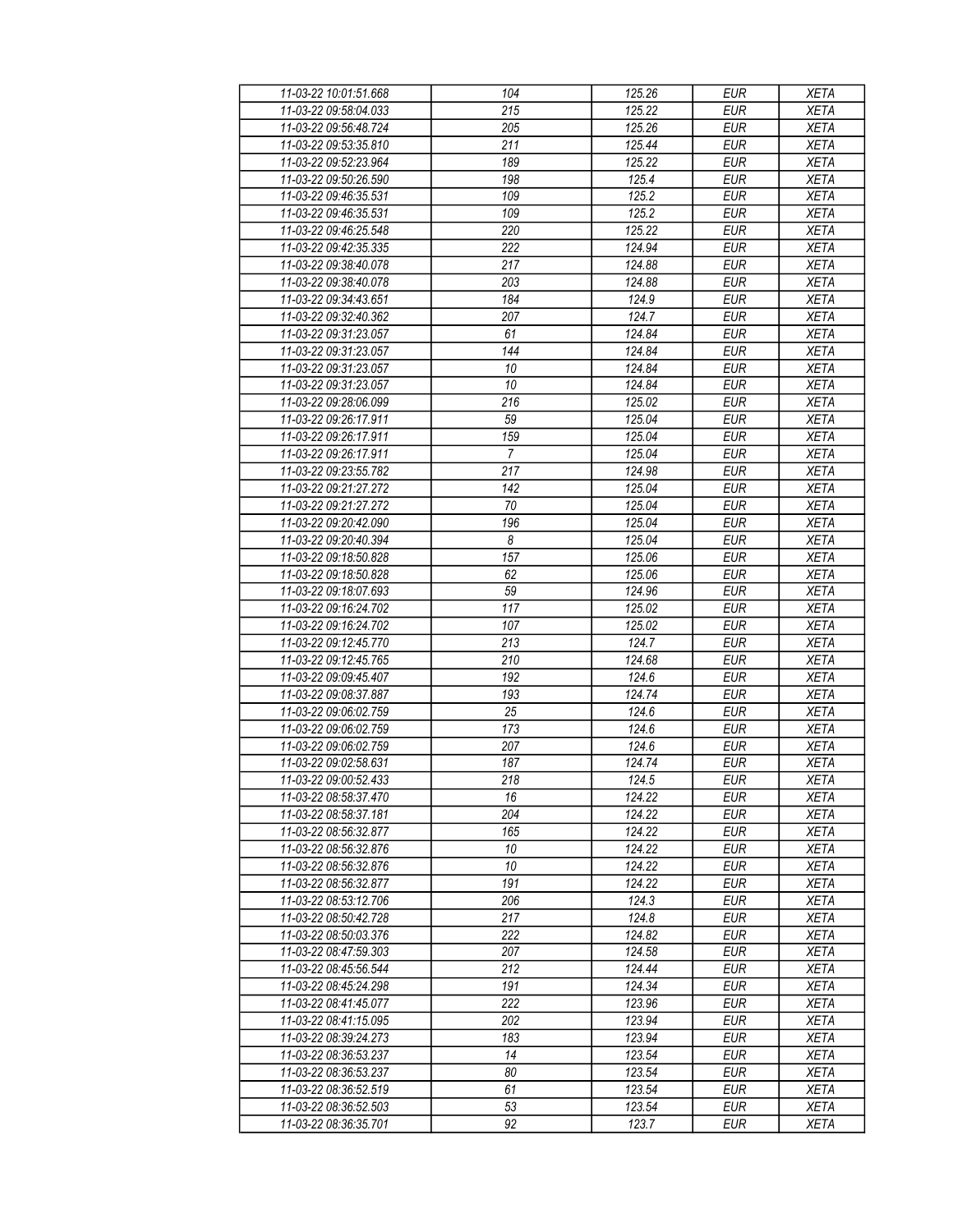| 11-03-22 08:36:35.700 | 116 | 123.7  | <b>EUR</b> | <b>XETA</b> |
|-----------------------|-----|--------|------------|-------------|
| 11-03-22 08:34:01.335 | 202 | 123.62 | <b>EUR</b> | <b>XETA</b> |
| 11-03-22 08:33:20.033 | 27  | 124.02 | <b>EUR</b> | <b>XETA</b> |
| 11-03-22 08:33:14.428 | 162 | 124.02 | <b>EUR</b> | <b>XETA</b> |
| 11-03-22 08:31:38.165 | 192 | 124.12 | <b>EUR</b> | <b>XETA</b> |
| 11-03-22 08:30:49.202 | 197 | 124.16 | <b>EUR</b> | <b>XETA</b> |
| 11-03-22 08:29:25.324 | 125 | 123.86 | <b>EUR</b> | <b>XETA</b> |
| 11-03-22 08:29:25.324 | 71  | 123.86 | <b>EUR</b> | <b>XETA</b> |
| 11-03-22 08:27:01.004 | 212 | 124.2  | <b>EUR</b> | <b>XETA</b> |
| 11-03-22 08:26:17.204 | 146 | 124.1  | <b>EUR</b> | <b>XETA</b> |
| 11-03-22 08:26:17.205 | 43  | 124.1  | <b>EUR</b> | <b>XETA</b> |
| 11-03-22 08:22:59.985 | 184 | 123.58 | <b>EUR</b> | <b>XETA</b> |
| 11-03-22 08:22:59.985 | 213 | 123.58 | <b>EUR</b> | <b>XETA</b> |
| 11-03-22 08:20:51.251 | 184 | 123.24 | <b>EUR</b> | <b>XETA</b> |
| 11-03-22 08:20:20.267 | 215 | 123.42 | <b>EUR</b> | <b>XETA</b> |
| 11-03-22 08:20:08.574 | 215 | 123.42 | <b>EUR</b> | <b>XETA</b> |
| 11-03-22 08:19:14.315 | 212 | 123.82 | <b>EUR</b> | <b>XETA</b> |
| 11-03-22 08:18:06.042 | 63  | 124.32 | <b>EUR</b> | <b>XETA</b> |
| 11-03-22 08:18:06.041 | 139 | 124.32 | <b>EUR</b> | <b>XETA</b> |
| 11-03-22 08:17:11.622 | 193 | 124.36 | <b>EUR</b> | <b>XETA</b> |
| 11-03-22 08:15:50.512 | 220 | 124.86 | <b>EUR</b> | <b>XETA</b> |
| 11-03-22 08:13:59.054 | 202 | 124.72 | <b>EUR</b> | <b>XETA</b> |
| 11-03-22 08:12:56.814 | 145 | 124.82 | <b>EUR</b> | <b>XETA</b> |
| 11-03-22 08:12:56.814 | 45  | 124.82 | <b>EUR</b> | <b>XETA</b> |
| 11-03-22 08:11:25.880 | 190 | 124.8  | <b>EUR</b> | <b>XETA</b> |
| 11-03-22 08:10:46.836 | 21  | 124.66 | <b>EUR</b> | <b>XETA</b> |
| 11-03-22 08:09:46.919 | 205 | 124.72 | <b>EUR</b> | <b>XETA</b> |
| 11-03-22 08:08:02.503 | 202 | 124.9  | <b>EUR</b> | <b>XETA</b> |
| 11-03-22 08:06:34.318 | 218 | 125.04 | <b>EUR</b> | <b>XETA</b> |
| 11-03-22 08:05:54.229 | 191 | 124.84 | <b>EUR</b> | <b>XETA</b> |
| 11-03-22 08:03:57.803 | 193 | 124.96 | <b>EUR</b> | <b>XETA</b> |
|                       |     |        |            |             |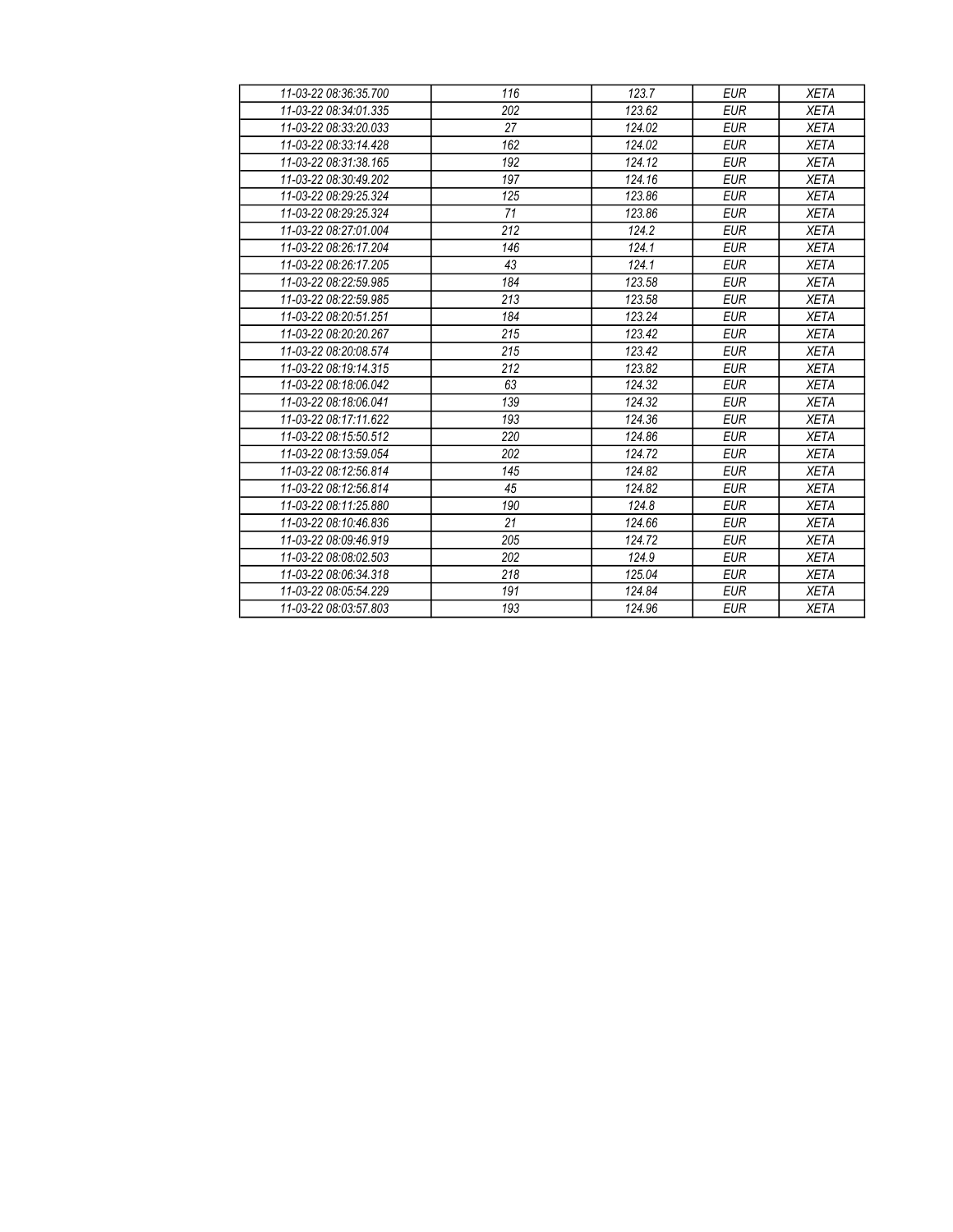## Each order relating to the buy-back programme above according to Art. 5 sec. 3 MAR in conjunction with Art. 25 sec. 1 and 2 MiFiR

In red colour are the fields according to Table 2 of the Annex of Del. Regulation (EU) 2017/580; alternatively you may report the

| Date and Time according to field 9 | <b>Segment MIC code</b><br>according to field 16 | <b>Transaction price</b><br>according to field 28 | <b>Price currency according</b><br>to field 29 | <b>Buy-sell indicator</b><br>according to field 32 |
|------------------------------------|--------------------------------------------------|---------------------------------------------------|------------------------------------------------|----------------------------------------------------|
| 11-03-22 16:28:08.442              | <b>XETA</b>                                      | 127.54                                            | <b>EUR</b>                                     | <b>BUY</b>                                         |
| 11-03-22 16:27:42.681              | <b>XETA</b>                                      | 127.56                                            | <b>EUR</b>                                     | <b>BUY</b>                                         |
| 11-03-22 16:25:42.541              | <b>XETA</b>                                      | 127.76                                            | <b>EUR</b>                                     | <b>BUY</b>                                         |
| 11-03-22 16:25:42.541              | <b>XETA</b>                                      | 127.76                                            | <b>EUR</b>                                     | <b>BUY</b>                                         |
| 11-03-22 16:25:42.541              | <b>XETA</b>                                      | 127.76                                            | <b>EUR</b>                                     | <b>BUY</b>                                         |
| 11-03-22 16:25:42.541              | <b>XETA</b>                                      | 127.76                                            | <b>EUR</b>                                     | <b>BUY</b>                                         |
| 11-03-22 16:25:42.540              | <b>XETA</b>                                      | 127.76                                            | <b>EUR</b>                                     | <b>BUY</b>                                         |
| 11-03-22 16:23:01.424              | <b>XETA</b>                                      | 127.78                                            | <b>EUR</b>                                     | <b>BUY</b>                                         |
| 11-03-22 16:22:31.456              | <b>XETA</b>                                      | 127.92                                            | <b>EUR</b>                                     | <b>BUY</b>                                         |
| 11-03-22 16:21:30.453              | <b>XETA</b>                                      | 127.76                                            | <b>EUR</b>                                     | <b>BUY</b>                                         |
| 11-03-22 16:19:57.630              | <b>XETA</b>                                      | 127.74                                            | <b>EUR</b>                                     | <b>BUY</b>                                         |
| 11-03-22 16:19:57.630              | <b>XETA</b>                                      | 127.74                                            | <b>EUR</b>                                     | <b>BUY</b>                                         |
| 11-03-22 16:19:12.809              | <b>XETA</b>                                      | 127.76                                            | <b>EUR</b>                                     | <b>BUY</b>                                         |
| 11-03-22 16:17:28.257              | <b>XETA</b>                                      | 128                                               | <b>EUR</b>                                     | <b>BUY</b>                                         |
| 11-03-22 16:17:28.257              | <b>XETA</b>                                      | 128                                               | <b>EUR</b>                                     | <b>BUY</b>                                         |
| 11-03-22 16:15:49.310              | <b>XETA</b>                                      | 127.92                                            | <b>EUR</b>                                     | <b>BUY</b>                                         |
| 11-03-22 16:15:49.310              | <b>XETA</b>                                      | 127.92                                            | <b>EUR</b>                                     | <b>BUY</b>                                         |
| 11-03-22 16:15:49.310              | <b>XETA</b>                                      | 127.92                                            | <b>EUR</b>                                     | <b>BUY</b>                                         |
| 11-03-22 16:15:36.716              | <b>XETA</b>                                      | 128.04                                            | <b>EUR</b>                                     | <b>BUY</b>                                         |
| 11-03-22 16:14:01.404              | <b>XETA</b>                                      | 128.2                                             | <b>EUR</b>                                     | <b>BUY</b>                                         |
| 11-03-22 16:11:18.003              | <b>XETA</b>                                      | 128.22                                            | <b>EUR</b>                                     | <b>BUY</b>                                         |
| 11-03-22 16:10:22.740              | <b>XETA</b>                                      | 128.14                                            | <b>EUR</b>                                     | <b>BUY</b>                                         |
| 11-03-22 16:09:00.272              | <b>XETA</b>                                      | 128.28                                            | <b>EUR</b>                                     | <b>BUY</b>                                         |
| 11-03-22 16:07:08.284              | <b>XETA</b>                                      | 128                                               | <b>EUR</b>                                     | <b>BUY</b>                                         |
| 11-03-22 16:07:08.284              | <b>XETA</b>                                      | 128                                               | <b>EUR</b>                                     | <b>BUY</b>                                         |
| 11-03-22 16:06:05.209              | <b>XETA</b>                                      | 128.66                                            | <b>EUR</b>                                     | <b>BUY</b>                                         |
| 11-03-22 16:06:05.209              | <b>XETA</b>                                      | 128.66                                            | <b>EUR</b>                                     | <b>BUY</b>                                         |
| 11-03-22 16:03:56.293              | <b>XETA</b>                                      | 128.88                                            | <b>EUR</b>                                     | <b>BUY</b>                                         |
| 11-03-22 16:03:56.293              | <b>XETA</b>                                      | 128.88                                            | <b>EUR</b>                                     | <b>BUY</b>                                         |
| 11-03-22 16:03:12.194              | <b>XETA</b>                                      | 128.74                                            | <b>EUR</b>                                     | <b>BUY</b>                                         |
| 11-03-22 16:01:12.687              | <b>XETA</b>                                      | 128.76                                            | <b>EUR</b>                                     | <b>BUY</b>                                         |
| 11-03-22 16:00:00.288              | <b>XETA</b>                                      | 128.96                                            | <b>EUR</b>                                     | <b>BUY</b>                                         |
| 11-03-22 15:58:55.212              | <b>XETA</b>                                      | 128.84                                            | <b>EUR</b>                                     | <b>BUY</b>                                         |
| 11-03-22 15:56:30.588              | <b>XETA</b>                                      | 128.7                                             | <b>EUR</b>                                     | <b>BUY</b>                                         |
| 11-03-22 15:56:30.588              | <b>XETA</b>                                      | 128.7                                             | <b>EUR</b>                                     | <b>BUY</b>                                         |
| 11-03-22 15:56:01.349              | <b>XETA</b>                                      | 128.58                                            | <b>EUR</b>                                     | <b>BUY</b>                                         |
| 11-03-22 15:56:01.348              | <b>XETA</b>                                      | 128.58                                            | <b>EUR</b>                                     | <b>BUY</b>                                         |
| 11-03-22 15:54:48.553              | <b>XETA</b>                                      | 128.48                                            | <b>EUR</b>                                     | <b>BUY</b>                                         |
| 11-03-22 15:51:42.949              | <b>XETA</b>                                      | 128.48                                            | <b>EUR</b>                                     | <b>BUY</b>                                         |
| 11-03-22 15:51:42.949              | <b>XETA</b>                                      | 128.48                                            | <b>EUR</b>                                     | <b>BUY</b>                                         |
| 11-03-22 15:51:42.949              | <b>XETA</b>                                      | 128.48                                            | <b>EUR</b>                                     | <b>BUY</b>                                         |
| 11-03-22 15:49:24.014              | <b>XETA</b>                                      | 128.44                                            | <b>EUR</b>                                     | <b>BUY</b>                                         |
| 11-03-22 15:49:23.950              | <b>XETA</b>                                      | 128.44                                            | <b>EUR</b>                                     | <b>BUY</b>                                         |
| 11-03-22 15:47:50.565              | <b>XETA</b>                                      | 128.28                                            | <b>EUR</b>                                     | <b>BUY</b>                                         |
| 11-03-22 15:47:50.565              | <b>XETA</b>                                      | 128.28                                            | <b>EUR</b>                                     | <b>BUY</b>                                         |
| 11-03-22 15:47:21.852              | <b>XETA</b>                                      | 128.38                                            | <b>EUR</b>                                     | <b>BUY</b>                                         |
| 11-03-22 15:47:21.852              | <b>XETA</b>                                      | 128.38                                            | <b>EUR</b>                                     | <b>BUY</b>                                         |
| 11-03-22 15:44:00.321              | <b>XETA</b>                                      | 128.58                                            | <b>EUR</b>                                     | <b>BUY</b>                                         |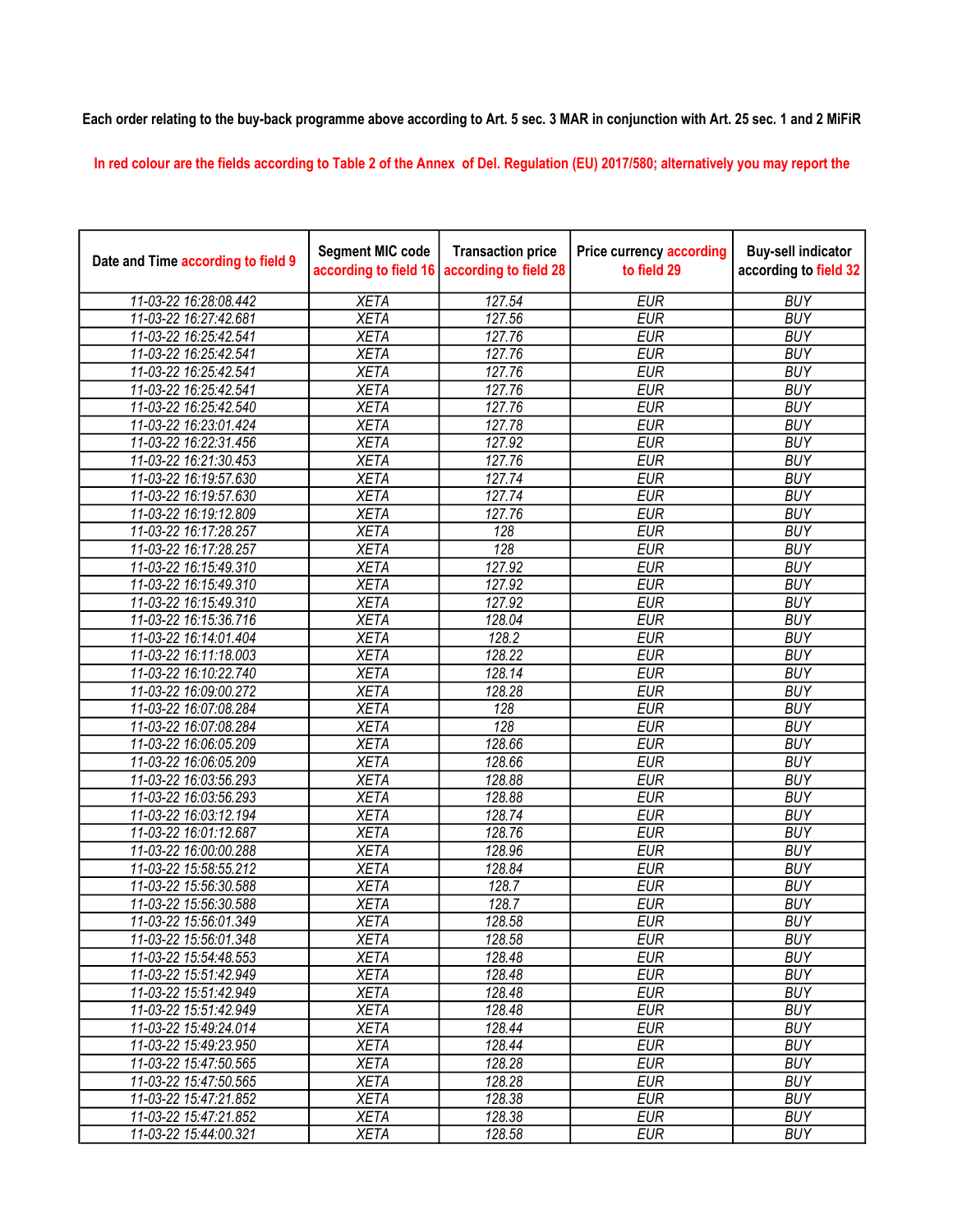| 11-03-22 15:44:00.321 | <b>XETA</b> | 128.58 | <b>EUR</b> | <b>BUY</b> |
|-----------------------|-------------|--------|------------|------------|
| 11-03-22 15:44:00.321 | <b>XETA</b> | 128.58 | <b>EUR</b> | <b>BUY</b> |
| 11-03-22 15:41:19.940 | <b>XETA</b> | 128.58 | <b>EUR</b> | <b>BUY</b> |
| 11-03-22 15:39:24.095 | <b>XETA</b> | 128.38 | <b>EUR</b> | <b>BUY</b> |
| 11-03-22 15:39:24.095 | <b>XETA</b> | 128.38 | <b>EUR</b> | <b>BUY</b> |
| 11-03-22 15:38:46.029 | <b>XETA</b> | 128.32 | <b>EUR</b> | <b>BUY</b> |
| 11-03-22 15:35:50.854 | <b>XETA</b> | 128.34 | <b>EUR</b> | <b>BUY</b> |
| 11-03-22 15:35:47.680 | <b>XETA</b> | 128.38 | <b>EUR</b> | <b>BUY</b> |
| 11-03-22 15:33:38.733 | <b>XETA</b> | 128.34 | <b>EUR</b> | <b>BUY</b> |
| 11-03-22 15:30:56.776 | <b>XETA</b> | 128.34 | <b>EUR</b> | <b>BUY</b> |
| 11-03-22 15:30:38.949 | <b>XETA</b> | 128.38 | <b>EUR</b> | <b>BUY</b> |
| 11-03-22 15:28:11.769 | <b>XETA</b> | 128.68 | <b>EUR</b> | <b>BUY</b> |
| 11-03-22 15:28:11.769 | <b>XETA</b> | 128.68 | <b>EUR</b> | <b>BUY</b> |
| 11-03-22 15:26:35.975 | <b>XETA</b> | 128.5  | <b>EUR</b> | <b>BUY</b> |
| 11-03-22 15:26:35.975 | <b>XETA</b> | 128.5  | <b>EUR</b> | <b>BUY</b> |
| 11-03-22 15:25:36.660 | <b>XETA</b> | 128.38 | <b>EUR</b> | <b>BUY</b> |
| 11-03-22 15:25:36.621 | <b>XETA</b> | 128.38 | <b>EUR</b> | <b>BUY</b> |
| 11-03-22 15:23:34.670 | <b>XETA</b> | 128.3  | <b>EUR</b> | <b>BUY</b> |
| 11-03-22 15:23:34.670 | <b>XETA</b> | 128.3  | <b>EUR</b> | <b>BUY</b> |
| 11-03-22 15:22:50.034 | <b>XETA</b> | 128.34 | <b>EUR</b> | <b>BUY</b> |
| 11-03-22 15:22:50.034 | <b>XETA</b> | 128.34 | <b>EUR</b> | <b>BUY</b> |
| 11-03-22 15:20:39.178 | <b>XETA</b> | 128.24 | <b>EUR</b> | <b>BUY</b> |
| 11-03-22 15:18:36.519 | <b>XETA</b> | 128.42 | <b>EUR</b> | <b>BUY</b> |
| 11-03-22 15:18:36.519 | <b>XETA</b> | 128.42 | <b>EUR</b> | <b>BUY</b> |
| 11-03-22 15:16:11.502 | <b>XETA</b> | 128.28 | <b>EUR</b> | <b>BUY</b> |
| 11-03-22 15:13:58.830 | <b>XETA</b> | 128.3  | <b>EUR</b> | <b>BUY</b> |
| 11-03-22 15:13:58.830 | <b>XETA</b> | 128.3  | <b>EUR</b> | <b>BUY</b> |
| 11-03-22 15:11:49.506 | <b>XETA</b> | 128.18 | <b>EUR</b> | <b>BUY</b> |
| 11-03-22 15:11:27.775 | <b>XETA</b> | 128.14 | <b>EUR</b> | <b>BUY</b> |
| 11-03-22 15:10:13.264 |             | 128.02 | <b>EUR</b> | <b>BUY</b> |
|                       | <b>XETA</b> |        |            |            |
| 11-03-22 15:07:56.024 | <b>XETA</b> | 128.12 | <b>EUR</b> | <b>BUY</b> |
| 11-03-22 15:07:56.024 | <b>XETA</b> | 128.12 | <b>EUR</b> | <b>BUY</b> |
| 11-03-22 15:06:01.136 | <b>XETA</b> | 128.1  | <b>EUR</b> | <b>BUY</b> |
| 11-03-22 15:05:08.755 | <b>XETA</b> | 128.02 | <b>EUR</b> | <b>BUY</b> |
| 11-03-22 15:03:08.830 | <b>XETA</b> | 128.42 | <b>EUR</b> | <b>BUY</b> |
| 11-03-22 15:03:08.830 | <b>XETA</b> | 128.42 | <b>EUR</b> | <b>BUY</b> |
| 11-03-22 15:00:46.004 | <b>XETA</b> | 128.5  | <b>EUR</b> | <b>BUY</b> |
| 11-03-22 15:00:46.004 | <b>XETA</b> | 128.5  | EUR        | <b>BUY</b> |
| 11-03-22 15:00:27.472 | <b>XETA</b> | 128.5  | EUR        | <b>BUY</b> |
| 11-03-22 14:58:38.365 | <b>XETA</b> | 128.48 | <b>EUR</b> | <b>BUY</b> |
| 11-03-22 14:58:38.365 | <b>XETA</b> | 128.5  | <b>EUR</b> | <b>BUY</b> |
| 11-03-22 14:56:57.606 | <b>XETA</b> | 128.36 | <b>EUR</b> | <b>BUY</b> |
| 11-03-22 14:55:54.934 | <b>XETA</b> | 128.24 | <b>EUR</b> | <b>BUY</b> |
| 11-03-22 14:53:41.841 | <b>XETA</b> | 128.64 | <b>EUR</b> | <b>BUY</b> |
| 11-03-22 14:53:41.841 | <b>XETA</b> | 128.64 | <b>EUR</b> | <b>BUY</b> |
| 11-03-22 14:52:41.141 | <b>XETA</b> | 128.74 | <b>EUR</b> | <b>BUY</b> |
| 11-03-22 14:51:14.327 | <b>XETA</b> | 128.94 | <b>EUR</b> | <b>BUY</b> |
| 11-03-22 14:49:06.968 | <b>XETA</b> | 129.02 | <b>EUR</b> | <b>BUY</b> |
| 11-03-22 14:48:33.689 | <b>XETA</b> | 128.96 | <b>EUR</b> | <b>BUY</b> |
| 11-03-22 14:47:09.194 | <b>XETA</b> | 129.1  | <b>EUR</b> | <b>BUY</b> |
| 11-03-22 14:47:09.194 | <b>XETA</b> | 129.1  | <b>EUR</b> | <b>BUY</b> |
|                       |             | 129.1  | <b>EUR</b> | <b>BUY</b> |
| 11-03-22 14:47:09.193 | <b>XETA</b> |        |            |            |
| 11-03-22 14:44:19.866 | <b>XETA</b> | 128.74 | <b>EUR</b> | <b>BUY</b> |
| 11-03-22 14:44:19.866 | <b>XETA</b> | 128.74 | <b>EUR</b> | <b>BUY</b> |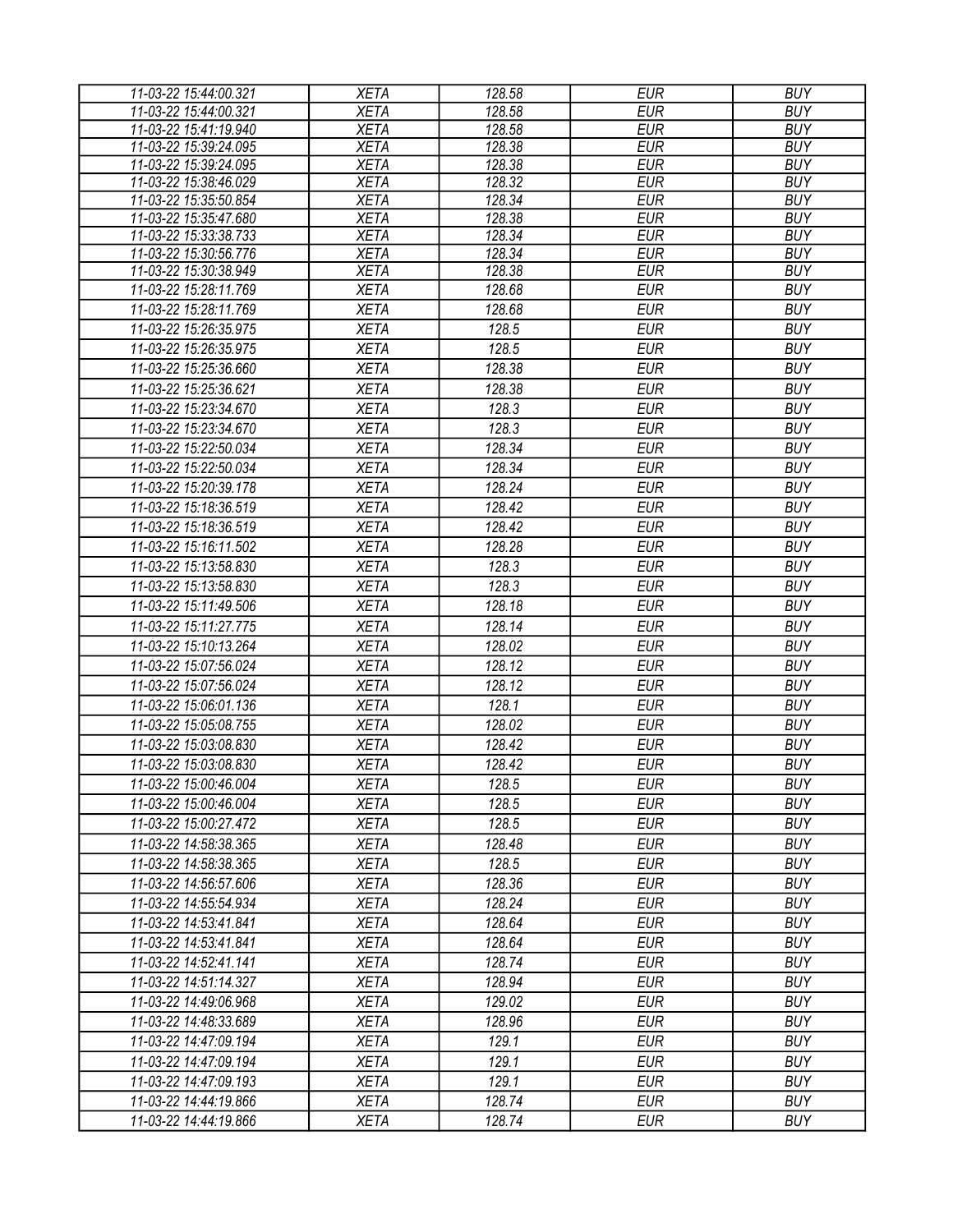| 11-03-22 14:42:02.937 | <b>XETA</b> | 128.5  | <b>EUR</b> | <b>BUY</b> |
|-----------------------|-------------|--------|------------|------------|
| 11-03-22 14:42:02.937 | <b>XETA</b> | 128.5  | <b>EUR</b> | <b>BUY</b> |
| 11-03-22 14:40:20.430 | <b>XETA</b> | 128.24 | <b>EUR</b> | <b>BUY</b> |
| 11-03-22 14:40:20.430 | <b>XETA</b> | 128.24 | <b>EUR</b> | <b>BUY</b> |
| 11-03-22 14:39:32.595 | <b>XETA</b> | 128.66 | <b>EUR</b> | <b>BUY</b> |
| 11-03-22 14:39:32.595 | <b>XETA</b> | 128.66 | <b>EUR</b> | <b>BUY</b> |
| 11-03-22 14:37:05.650 | <b>XETA</b> | 128.8  | <b>EUR</b> | <b>BUY</b> |
| 11-03-22 14:37:05.647 | <b>XETA</b> | 128.8  | <b>EUR</b> | <b>BUY</b> |
| 11-03-22 14:36:45.285 | <b>XETA</b> | 128.74 | <b>EUR</b> | <b>BUY</b> |
| 11-03-22 14:36:45.285 | <b>XETA</b> | 128.74 | <b>EUR</b> | <b>BUY</b> |
| 11-03-22 14:34:44.214 | <b>XETA</b> | 128.98 | <b>EUR</b> | <b>BUY</b> |
| 11-03-22 14:34:44.214 | <b>XETA</b> | 128.98 | <b>EUR</b> | <b>BUY</b> |
| 11-03-22 14:34:44.214 | <b>XETA</b> | 128.98 | <b>EUR</b> | <b>BUY</b> |
| 11-03-22 14:34:44.214 | <b>XETA</b> | 128.98 | <b>EUR</b> | <b>BUY</b> |
| 11-03-22 14:33:14.555 | <b>XETA</b> | 128.92 | <b>EUR</b> | <b>BUY</b> |
| 11-03-22 14:32:41.206 | <b>XETA</b> | 129.12 | <b>EUR</b> | <b>BUY</b> |
| 11-03-22 14:31:44.088 | <b>XETA</b> | 129.1  | <b>EUR</b> | <b>BUY</b> |
| 11-03-22 14:30:47.703 | <b>XETA</b> | 129.02 | <b>EUR</b> | <b>BUY</b> |
| 11-03-22 14:27:54.965 | <b>XETA</b> | 129.14 | <b>EUR</b> | <b>BUY</b> |
| 11-03-22 14:24:16.533 | <b>XETA</b> | 129.38 | <b>EUR</b> | <b>BUY</b> |
| 11-03-22 14:23:18.867 | <b>XETA</b> | 129.54 | <b>EUR</b> | <b>BUY</b> |
| 11-03-22 14:20:02.870 | <b>XETA</b> | 129.76 | <b>EUR</b> | <b>BUY</b> |
| 11-03-22 14:15:37.786 | <b>XETA</b> | 129.34 | <b>EUR</b> | <b>BUY</b> |
| 11-03-22 14:15:37.757 | <b>XETA</b> | 129.34 | <b>EUR</b> | <b>BUY</b> |
| 11-03-22 14:15:37.757 | <b>XETA</b> | 129.34 | <b>EUR</b> | <b>BUY</b> |
| 11-03-22 14:11:46.744 | <b>XETA</b> | 129.52 | <b>EUR</b> | <b>BUY</b> |
| 11-03-22 14:11:46.744 | <b>XETA</b> | 129.52 | <b>EUR</b> | <b>BUY</b> |
| 11-03-22 14:11:46.744 | <b>XETA</b> | 129.52 | <b>EUR</b> | <b>BUY</b> |
| 11-03-22 14:10:12.923 | <b>XETA</b> | 129.5  | <b>EUR</b> | <b>BUY</b> |
| 11-03-22 14:08:13.566 | <b>XETA</b> | 129.52 | <b>EUR</b> | <b>BUY</b> |
| 11-03-22 14:03:59.107 | <b>XETA</b> | 129.66 | <b>EUR</b> | <b>BUY</b> |
| 11-03-22 14:03:07.786 | <b>XETA</b> | 129.72 | <b>EUR</b> | <b>BUY</b> |
| 11-03-22 14:01:33.337 | <b>XETA</b> | 129.68 | <b>EUR</b> | <b>BUY</b> |
| 11-03-22 13:58:02.082 | <b>XETA</b> | 129.62 | <b>EUR</b> | <b>BUY</b> |
| 11-03-22 13:58:01.953 | <b>XETA</b> | 129.62 | <b>EUR</b> | <b>BUY</b> |
| 11-03-22 13:58:01.292 | <b>XETA</b> | 129.62 | <b>EUR</b> | <b>BUY</b> |
| 11-03-22 13:58:01.292 | <b>XETA</b> | 129.62 | <b>EUR</b> | <b>BUY</b> |
| 11-03-22 13:58:00.311 | <b>XETA</b> | 129.62 | <b>EUR</b> | <b>BUY</b> |
| 11-03-22 13:54:24.042 | <b>XETA</b> | 129.56 | <b>EUR</b> | <b>BUY</b> |
| 11-03-22 13:51:20.999 | <b>XETA</b> | 129.76 | <b>EUR</b> | <b>BUY</b> |
|                       |             |        | <b>EUR</b> | <b>BUY</b> |
| 11-03-22 13:51:06.229 | <b>XETA</b> | 129.84 | <b>EUR</b> |            |
| 11-03-22 13:51:06.229 | <b>XETA</b> | 129.84 |            | <b>BUY</b> |
| 11-03-22 13:46:46.902 | <b>XETA</b> | 129.88 | <b>EUR</b> | <b>BUY</b> |
| 11-03-22 13:44:58.495 | <b>XETA</b> | 129.8  | <b>EUR</b> | <b>BUY</b> |
| 11-03-22 13:43:08.071 | <b>XETA</b> | 129.68 | <b>EUR</b> | <b>BUY</b> |
| 11-03-22 13:39:05.586 | <b>XETA</b> | 129.54 | <b>EUR</b> | <b>BUY</b> |
| 11-03-22 13:38:49.749 | <b>XETA</b> | 129.58 | <b>EUR</b> | <b>BUY</b> |
| 11-03-22 13:38:48.423 | <b>XETA</b> | 129.58 | <b>EUR</b> | <b>BUY</b> |
| 11-03-22 13:36:35.331 | <b>XETA</b> | 129.46 | <b>EUR</b> | <b>BUY</b> |
| 11-03-22 13:32:52.297 | <b>XETA</b> | 129.3  | <b>EUR</b> | <b>BUY</b> |
| 11-03-22 13:32:52.288 | <b>XETA</b> | 129.3  | <b>EUR</b> | <b>BUY</b> |
| 11-03-22 13:32:21.615 | <b>XETA</b> | 129.22 | <b>EUR</b> | <b>BUY</b> |
| 11-03-22 13:32:09.966 | <b>XETA</b> | 129.2  | <b>EUR</b> | <b>BUY</b> |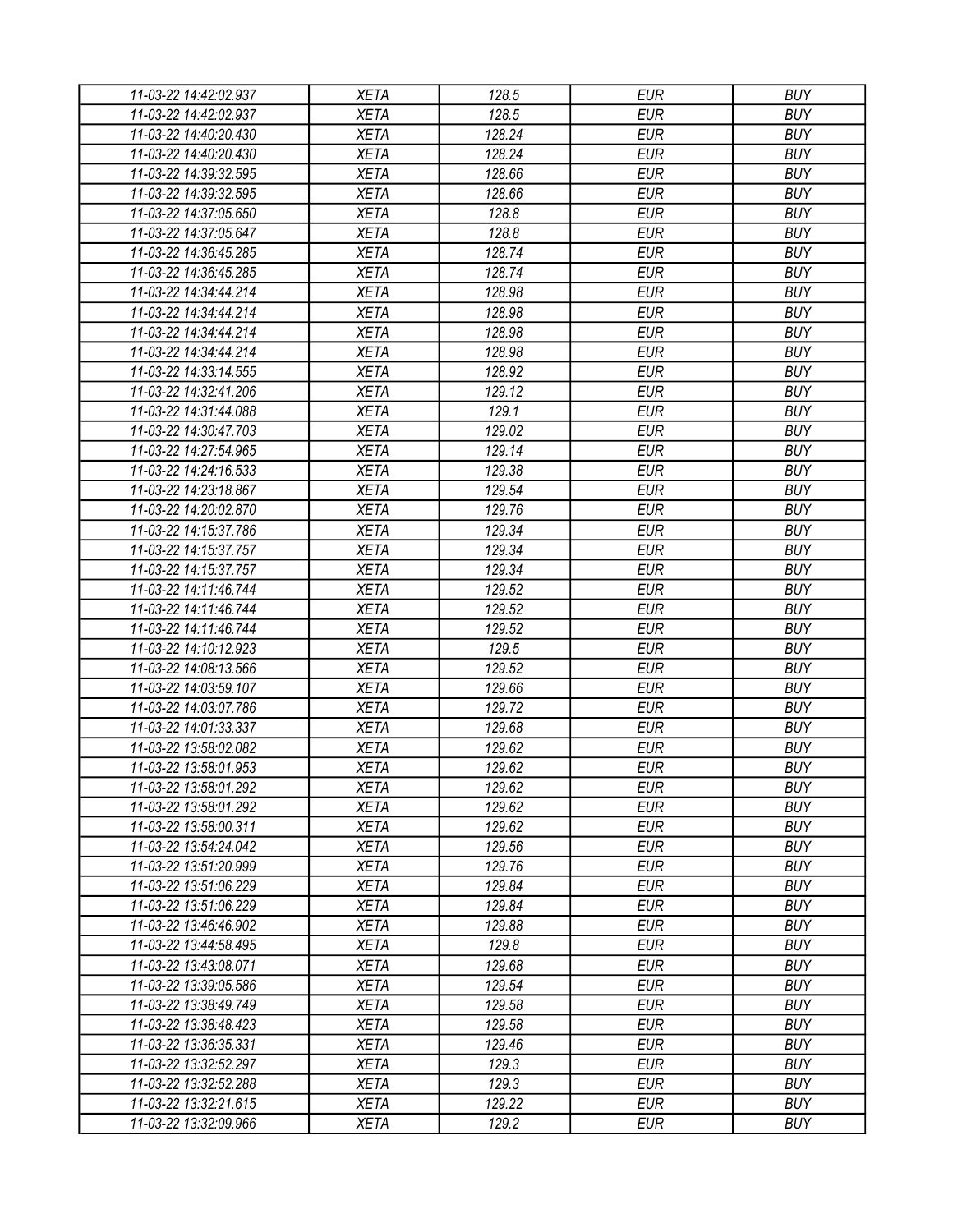| 11-03-22 13:31:41.054 | XETA                       | 129.12 | EUR        | <b>BUY</b> |
|-----------------------|----------------------------|--------|------------|------------|
| 11-03-22 13:27:33.498 | <b>XETA</b>                | 128.9  | <b>EUR</b> | <b>BUY</b> |
| 11-03-22 13:24:34.070 | <b>XETA</b>                | 128.84 | <b>EUR</b> | <b>BUY</b> |
| 11-03-22 13:22:39.036 | <b>XETA</b>                | 128.6  | <b>EUR</b> | <b>BUY</b> |
| 11-03-22 13:19:24.736 | <b>XETA</b>                | 128.74 | <b>EUR</b> | <b>BUY</b> |
| 11-03-22 13:18:22.612 | <b>XETA</b>                | 128.74 | <b>EUR</b> | <b>BUY</b> |
| 11-03-22 13:15:51.499 | <b>XETA</b>                | 128.52 | <b>EUR</b> | <b>BUY</b> |
| 11-03-22 13:15:51.498 | <b>XETA</b>                | 128.52 | <b>EUR</b> | <b>BUY</b> |
| 11-03-22 13:10:44.223 | <b>XETA</b>                | 128.52 | <b>EUR</b> | <b>BUY</b> |
| 11-03-22 13:10:44.222 | <b>XETA</b>                | 128.52 | <b>EUR</b> | <b>BUY</b> |
| 11-03-22 13:10:44.223 | <b>XETA</b>                | 128.52 | <b>EUR</b> | <b>BUY</b> |
| 11-03-22 13:06:17.010 | <b>XETA</b>                | 128.08 | <b>EUR</b> | <b>BUY</b> |
| 11-03-22 13:03:57.638 | <b>XETA</b>                | 128.06 | <b>EUR</b> | <b>BUY</b> |
| 11-03-22 13:02:10.965 | <b>XETA</b>                | 127.86 | <b>EUR</b> | <b>BUY</b> |
| 11-03-22 12:56:18.847 | <b>XETA</b>                | 127.48 | <b>EUR</b> | <b>BUY</b> |
| 11-03-22 12:55:00.520 | <b>XETA</b>                | 127.66 | <b>EUR</b> | <b>BUY</b> |
| 11-03-22 12:55:00.519 | <b>XETA</b>                | 127.66 | <b>EUR</b> | <b>BUY</b> |
| 11-03-22 12:55:00.517 | <b>XETA</b>                | 127.66 | <b>EUR</b> | <b>BUY</b> |
| 11-03-22 12:51:05.394 | <b>XETA</b>                | 127.98 | <b>EUR</b> | <b>BUY</b> |
| 11-03-22 12:46:44.101 | <b>XETA</b>                | 128.02 | <b>EUR</b> | <b>BUY</b> |
| 11-03-22 12:46:07.736 | <b>XETA</b>                | 127.96 | <b>EUR</b> | <b>BUY</b> |
| 11-03-22 12:41:28.185 | <b>XETA</b>                | 127.86 | <b>EUR</b> | <b>BUY</b> |
| 11-03-22 12:38:53.687 | <b>XETA</b>                | 128.08 | <b>EUR</b> | <b>BUY</b> |
| 11-03-22 12:37:17.640 | <b>XETA</b>                | 128.42 | <b>EUR</b> | <b>BUY</b> |
| 11-03-22 12:37:17.640 | <b>XETA</b>                | 128.42 | <b>EUR</b> | <b>BUY</b> |
| 11-03-22 12:37:17.640 | <b>XETA</b>                | 128.42 | <b>EUR</b> | <b>BUY</b> |
| 11-03-22 12:31:28.115 | <b>XETA</b>                | 128.5  | <b>EUR</b> | <b>BUY</b> |
| 11-03-22 12:31:28.115 | <b>XETA</b>                | 128.5  | <b>EUR</b> | <b>BUY</b> |
| 11-03-22 12:27:15.668 | <b>XETA</b>                | 128.12 | <b>EUR</b> | <b>BUY</b> |
| 11-03-22 12:27:15.457 | <b>XETA</b>                | 128.12 | <b>EUR</b> | <b>BUY</b> |
| 11-03-22 12:22:53.749 | <b>XETA</b>                | 128.48 | <b>EUR</b> | <b>BUY</b> |
| 11-03-22 12:22:27.353 | <b>XETA</b>                | 128.36 | <b>EUR</b> | <b>BUY</b> |
| 11-03-22 12:19:08.688 | <b>XETA</b>                | 128.3  | <b>EUR</b> | <b>BUY</b> |
| 11-03-22 12:14:57.266 | <b>XETA</b>                | 127.96 | <b>EUR</b> | <b>BUY</b> |
| 11-03-22 12:14:22.727 | <b>XETA</b>                | 128.08 | <b>EUR</b> | <b>BUY</b> |
| 11-03-22 12:10:49.043 | <b>XETA</b>                | 127.96 | <b>EUR</b> | <b>BUY</b> |
| 11-03-22 12:08:10.069 |                            | 127.56 | <b>EUR</b> | <b>BUY</b> |
| 11-03-22 12:08:04.642 | <b>XETA</b><br><b>XETA</b> | 127.54 | <b>EUR</b> | <b>BUY</b> |
| 11-03-22 12:05:42.313 | <b>XETA</b>                | 127.62 | <b>EUR</b> | <b>BUY</b> |
|                       |                            | 127.6  | <b>EUR</b> | <b>BUY</b> |
| 11-03-22 12:05:08.854 | <b>XETA</b>                |        |            |            |
| 11-03-22 12:04:50.440 | <b>XETA</b>                | 127.64 | <b>EUR</b> | <b>BUY</b> |
| 11-03-22 12:04:06.952 | <b>XETA</b>                | 127.24 | <b>EUR</b> | <b>BUY</b> |
| 11-03-22 12:03:33.867 | <b>XETA</b>                | 127.26 | <b>EUR</b> | <b>BUY</b> |
| 11-03-22 12:02:55.543 | <b>XETA</b>                | 127.4  | <b>EUR</b> | <b>BUY</b> |
| 11-03-22 12:02:55.543 | <b>XETA</b>                | 127.4  | <b>EUR</b> | <b>BUY</b> |
| 11-03-22 12:02:35.861 | <b>XETA</b>                | 127.52 | <b>EUR</b> | <b>BUY</b> |
| 11-03-22 12:02:15.430 | <b>XETA</b>                | 127.62 | <b>EUR</b> | <b>BUY</b> |
| 11-03-22 12:02:15.426 | <b>XETA</b>                | 127.6  | <b>EUR</b> | <b>BUY</b> |
| 11-03-22 12:02:11.850 | <b>XETA</b>                | 127.6  | <b>EUR</b> | <b>BUY</b> |
| 11-03-22 12:02:11.850 | <b>XETA</b>                | 127.62 | <b>EUR</b> | <b>BUY</b> |
| 11-03-22 12:02:11.837 | <b>XETA</b>                | 127.6  | EUR        | <b>BUY</b> |
| 11-03-22 11:59:37.435 | <b>XETA</b>                | 127.6  | <b>EUR</b> | <b>BUY</b> |
| 11-03-22 11:59:37.435 | XETA                       | 127.6  | <b>EUR</b> | <b>BUY</b> |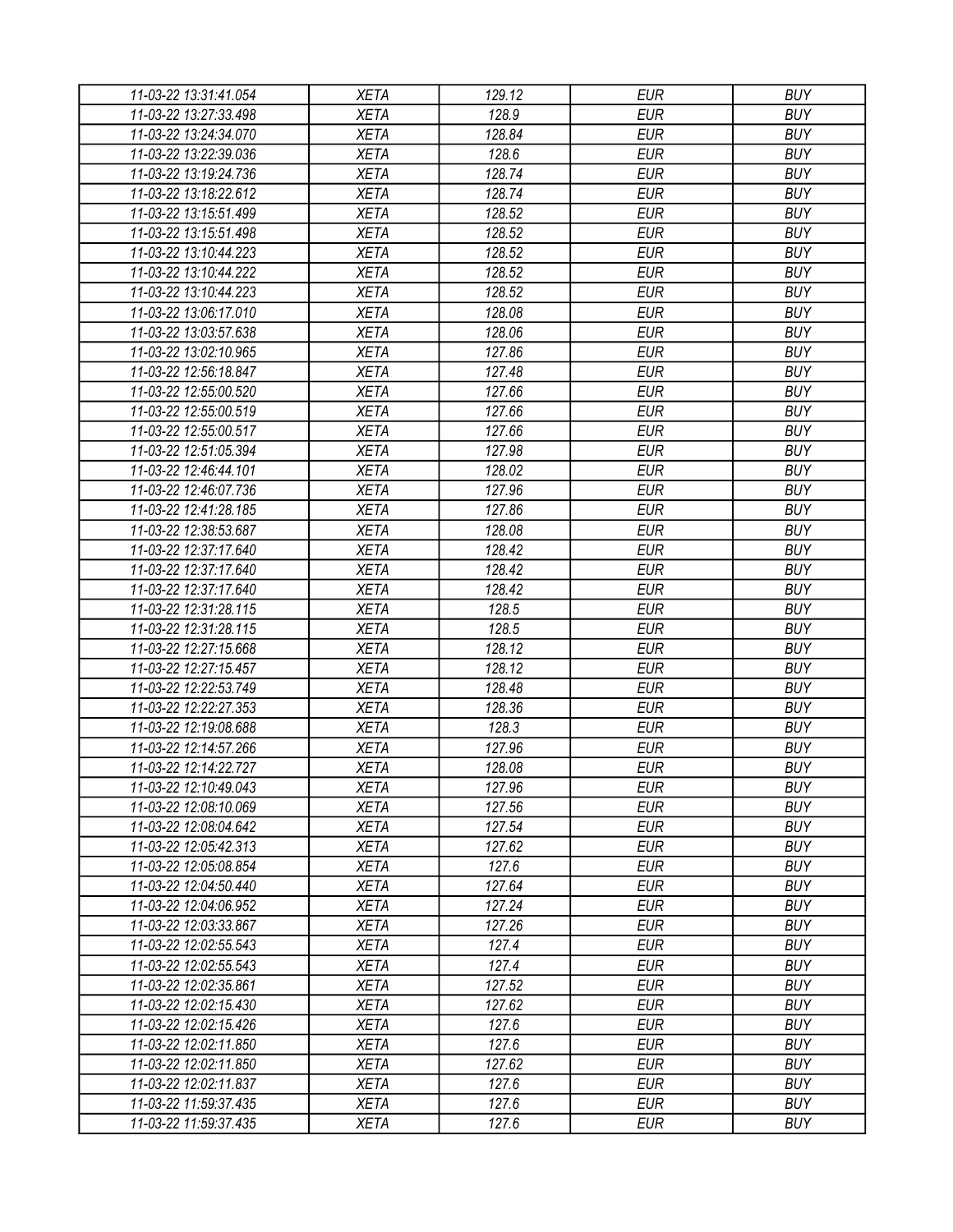| 11-03-22 11:57:49.389<br><b>XETA</b><br>127.26<br><b>EUR</b><br><b>BUY</b><br>127.26<br>11-03-22 11:57:49.389<br><b>XETA</b><br><b>EUR</b><br><b>BUY</b><br><b>EUR</b><br>11-03-22 11:55:30.318<br><b>XETA</b><br>127.6<br><b>BUY</b><br>127.6<br><b>EUR</b><br><b>BUY</b><br>11-03-22 11:55:30.318<br><b>XETA</b><br><b>XETA</b><br>127.22<br><b>EUR</b><br><b>BUY</b><br>11-03-22 11:52:38.235 |  |
|--------------------------------------------------------------------------------------------------------------------------------------------------------------------------------------------------------------------------------------------------------------------------------------------------------------------------------------------------------------------------------------------------|--|
|                                                                                                                                                                                                                                                                                                                                                                                                  |  |
|                                                                                                                                                                                                                                                                                                                                                                                                  |  |
|                                                                                                                                                                                                                                                                                                                                                                                                  |  |
|                                                                                                                                                                                                                                                                                                                                                                                                  |  |
|                                                                                                                                                                                                                                                                                                                                                                                                  |  |
| 127.44<br><b>BUY</b><br>11-03-22 11:52:12.208<br><b>XETA</b><br><b>EUR</b>                                                                                                                                                                                                                                                                                                                       |  |
| 127.84<br><b>EUR</b><br><b>BUY</b><br>11-03-22 11:49:07.625<br><b>XETA</b>                                                                                                                                                                                                                                                                                                                       |  |
| <b>EUR</b><br>11-03-22 11:45:57.118<br><b>XETA</b><br>128.44<br><b>BUY</b>                                                                                                                                                                                                                                                                                                                       |  |
| <b>EUR</b><br><b>BUY</b><br>11-03-22 11:45:55.897<br><b>XETA</b><br>128.44                                                                                                                                                                                                                                                                                                                       |  |
| 128.1<br><b>EUR</b><br><b>BUY</b><br>11-03-22 11:44:12.050<br><b>XETA</b>                                                                                                                                                                                                                                                                                                                        |  |
| 128.1<br>11-03-22 11:44:12.050<br><b>EUR</b><br><b>BUY</b><br><b>XETA</b>                                                                                                                                                                                                                                                                                                                        |  |
| 11-03-22 11:44:02.043<br>128.48<br><b>EUR</b><br><b>BUY</b><br><b>XETA</b>                                                                                                                                                                                                                                                                                                                       |  |
| <b>BUY</b><br>11-03-22 11:44:01.773<br><b>XETA</b><br>128.48<br><b>EUR</b>                                                                                                                                                                                                                                                                                                                       |  |
| 128.2<br>11-03-22 11:42:10.990<br><b>XETA</b><br><b>EUR</b><br><b>BUY</b>                                                                                                                                                                                                                                                                                                                        |  |
| 127.28<br><b>EUR</b><br><b>BUY</b><br>11-03-22 11:40:09.742<br><b>XETA</b>                                                                                                                                                                                                                                                                                                                       |  |
| 127.2<br><b>EUR</b><br>11-03-22 11:37:55.010<br><b>XETA</b><br><b>BUY</b>                                                                                                                                                                                                                                                                                                                        |  |
| <b>EUR</b><br><b>XETA</b><br>127.7<br><b>BUY</b><br>11-03-22 11:36:36.367                                                                                                                                                                                                                                                                                                                        |  |
| <b>XETA</b><br>128.12<br><b>EUR</b><br><b>BUY</b><br>11-03-22 11:35:09.677                                                                                                                                                                                                                                                                                                                       |  |
| 11-03-22 11:33:24.315<br><b>XETA</b><br>128.26<br><b>EUR</b><br><b>BUY</b>                                                                                                                                                                                                                                                                                                                       |  |
| <b>EUR</b><br>11-03-22 11:32:11.088<br><b>XETA</b><br>128<br><b>BUY</b>                                                                                                                                                                                                                                                                                                                          |  |
| 127.44<br><b>EUR</b><br><b>BUY</b><br>11-03-22 11:30:36.375<br><b>XETA</b>                                                                                                                                                                                                                                                                                                                       |  |
| <b>XETA</b><br>127.78<br><b>EUR</b><br><b>BUY</b>                                                                                                                                                                                                                                                                                                                                                |  |
| 11-03-22 11:29:48.439                                                                                                                                                                                                                                                                                                                                                                            |  |
| <b>EUR</b><br><b>BUY</b><br>11-03-22 11:29:34.174<br><b>XETA</b><br>127.98                                                                                                                                                                                                                                                                                                                       |  |
| 127.74<br><b>EUR</b><br><b>BUY</b><br>11-03-22 11:29:08.440<br><b>XETA</b>                                                                                                                                                                                                                                                                                                                       |  |
| 128.2<br><b>EUR</b><br><b>BUY</b><br>11-03-22 11:28:49.730<br><b>XETA</b>                                                                                                                                                                                                                                                                                                                        |  |
| 126.54<br><b>EUR</b><br>11-03-22 11:25:35.905<br><b>XETA</b><br><b>BUY</b>                                                                                                                                                                                                                                                                                                                       |  |
| 126.54<br><b>EUR</b><br><b>BUY</b><br>11-03-22 11:25:35.905<br><b>XETA</b>                                                                                                                                                                                                                                                                                                                       |  |
| 11-03-22 11:24:45.667<br><b>XETA</b><br>126<br><b>EUR</b><br><b>BUY</b>                                                                                                                                                                                                                                                                                                                          |  |
| 125.58<br>11-03-22 11:23:59.089<br><b>XETA</b><br><b>EUR</b><br><b>BUY</b>                                                                                                                                                                                                                                                                                                                       |  |
| 11-03-22 11:23:59.089<br><b>XETA</b><br>125.56<br><b>EUR</b><br><b>BUY</b>                                                                                                                                                                                                                                                                                                                       |  |
| 125.5<br>11-03-22 11:23:59.078<br><b>XETA</b><br><b>EUR</b><br><b>BUY</b>                                                                                                                                                                                                                                                                                                                        |  |
| 124.32<br><b>EUR</b><br><b>BUY</b><br>11-03-22 11:21:51.176<br><b>XETA</b>                                                                                                                                                                                                                                                                                                                       |  |
| <b>EUR</b><br>11-03-22 11:20:50.761<br><b>XETA</b><br>124.28<br><b>BUY</b>                                                                                                                                                                                                                                                                                                                       |  |
| <b>EUR</b><br><b>BUY</b><br>11-03-22 11:16:05.860<br><b>XETA</b><br>124.12                                                                                                                                                                                                                                                                                                                       |  |
| 124.14<br><b>EUR</b><br><b>BUY</b><br>11-03-22 11:15:55.303<br><b>XETA</b>                                                                                                                                                                                                                                                                                                                       |  |
| 11-03-22 11:15:55.303<br><b>XETA</b><br>124.14<br><b>BUY</b><br><b>EUR</b>                                                                                                                                                                                                                                                                                                                       |  |
| 124.34<br><b>EUR</b><br><b>BUY</b><br>11-03-22 11:12:00.138<br><b>XETA</b>                                                                                                                                                                                                                                                                                                                       |  |
| <b>BUY</b><br>11-03-22 11:11:57.600<br>124.34<br><b>EUR</b><br><b>XETA</b>                                                                                                                                                                                                                                                                                                                       |  |
| <b>XETA</b><br>124.24<br><b>EUR</b><br><b>BUY</b><br>11-03-22 11:08:52.135                                                                                                                                                                                                                                                                                                                       |  |
| 124.24<br><b>EUR</b><br><b>BUY</b><br><b>XETA</b><br>11-03-22 11:07:25.931                                                                                                                                                                                                                                                                                                                       |  |
| <b>XETA</b><br>124.42<br><b>EUR</b><br><b>BUY</b><br>11-03-22 11:03:55.974                                                                                                                                                                                                                                                                                                                       |  |
| <b>EUR</b><br><b>BUY</b><br>11-03-22 11:03:55.974<br><b>XETA</b><br>124.42                                                                                                                                                                                                                                                                                                                       |  |
| <b>XETA</b><br><b>EUR</b><br><b>BUY</b><br>11-03-22 11:02:49.067<br>124.44                                                                                                                                                                                                                                                                                                                       |  |
| <b>XETA</b><br>124.04<br><b>EUR</b><br><b>BUY</b><br>11-03-22 11:00:53.173                                                                                                                                                                                                                                                                                                                       |  |
| <b>XETA</b><br>123.92<br><b>EUR</b><br><b>BUY</b><br>11-03-22 10:59:52.372                                                                                                                                                                                                                                                                                                                       |  |
| 123.92<br><b>EUR</b><br><b>BUY</b><br>11-03-22 10:59:52.372<br><b>XETA</b>                                                                                                                                                                                                                                                                                                                       |  |
| <b>XETA</b><br>124.12<br><b>EUR</b><br><b>BUY</b><br>11-03-22 10:58:51.094                                                                                                                                                                                                                                                                                                                       |  |
| <b>BUY</b><br><b>XETA</b><br>124.36<br><b>EUR</b><br>11-03-22 10:57:58.265                                                                                                                                                                                                                                                                                                                       |  |
| <b>XETA</b><br>124.36<br><b>EUR</b><br><b>BUY</b><br>11-03-22 10:57:58.265                                                                                                                                                                                                                                                                                                                       |  |
| <b>EUR</b><br><b>BUY</b><br>11-03-22 10:57:03.851<br><b>XETA</b><br>124.38                                                                                                                                                                                                                                                                                                                       |  |
| 11-03-22 10:56:59.850<br><b>XETA</b><br>124.38<br>EUR<br><b>BUY</b>                                                                                                                                                                                                                                                                                                                              |  |
| 124.42<br><b>EUR</b><br><b>BUY</b><br>11-03-22 10:56:55.222<br>XETA                                                                                                                                                                                                                                                                                                                              |  |
| 124.26<br><b>EUR</b><br><b>BUY</b><br>11-03-22 10:55:55.931<br><b>XETA</b>                                                                                                                                                                                                                                                                                                                       |  |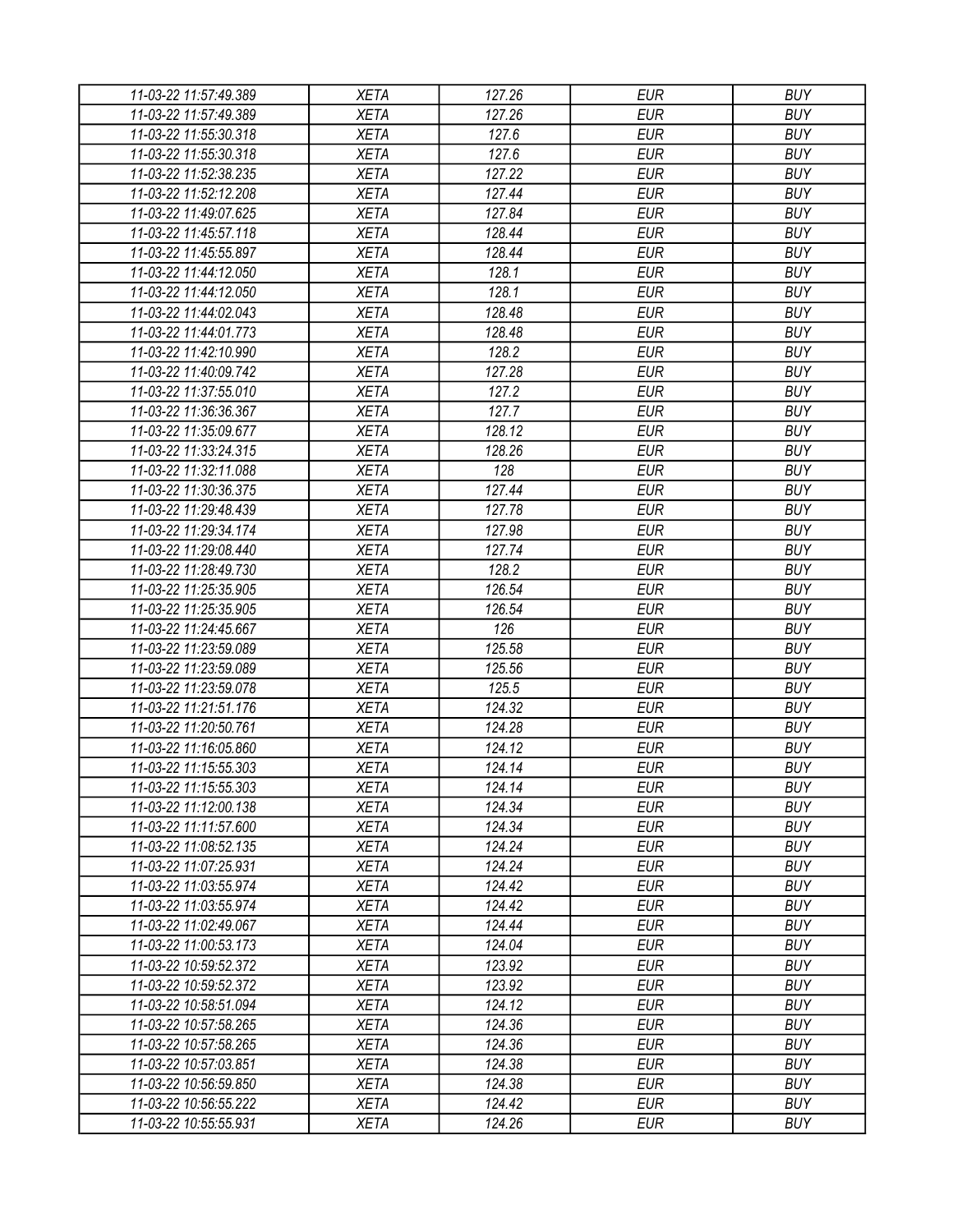| 11-03-22 10:55:55.931 | <b>XETA</b> | 124.26 | <b>EUR</b> | <b>BUY</b> |
|-----------------------|-------------|--------|------------|------------|
| 11-03-22 10:55:06.047 | <b>XETA</b> | 124.52 | <b>EUR</b> | <b>BUY</b> |
| 11-03-22 10:54:23.721 | <b>XETA</b> | 124.56 | <b>EUR</b> | <b>BUY</b> |
| 11-03-22 10:53:32.013 | <b>XETA</b> | 124.78 | <b>EUR</b> | <b>BUY</b> |
| 11-03-22 10:52:44.820 | <b>XETA</b> | 124.98 | <b>EUR</b> | <b>BUY</b> |
| 11-03-22 10:52:44.800 | <b>XETA</b> | 124.98 | <b>EUR</b> | <b>BUY</b> |
| 11-03-22 10:52:44.800 | <b>XETA</b> | 124.98 | <b>EUR</b> | <b>BUY</b> |
| 11-03-22 10:51:50.443 | <b>XETA</b> | 125.22 | <b>EUR</b> | <b>BUY</b> |
| 11-03-22 10:51:29.820 | <b>XETA</b> | 125.16 | <b>EUR</b> | <b>BUY</b> |
| 11-03-22 10:51:10.504 | <b>XETA</b> | 125.26 | <b>EUR</b> | <b>BUY</b> |
| 11-03-22 10:51:10.504 | <b>XETA</b> | 125.26 | <b>EUR</b> | <b>BUY</b> |
| 11-03-22 10:50:18.389 | <b>XETA</b> | 125.28 | <b>EUR</b> | <b>BUY</b> |
| 11-03-22 10:48:28.025 | <b>XETA</b> | 125.22 | <b>EUR</b> | <b>BUY</b> |
| 11-03-22 10:47:05.219 | <b>XETA</b> | 125.32 | <b>EUR</b> | <b>BUY</b> |
| 11-03-22 10:45:23.461 | <b>XETA</b> | 125.24 | <b>EUR</b> | <b>BUY</b> |
| 11-03-22 10:42:45.213 | <b>XETA</b> | 125.04 | <b>EUR</b> | <b>BUY</b> |
| 11-03-22 10:40:24.054 | <b>XETA</b> | 125.54 | <b>EUR</b> | <b>BUY</b> |
| 11-03-22 10:40:14.147 | <b>XETA</b> | 125.54 | <b>EUR</b> | <b>BUY</b> |
| 11-03-22 10:38:50.319 | <b>XETA</b> | 125.52 | <b>EUR</b> | <b>BUY</b> |
| 11-03-22 10:34:40.026 | <b>XETA</b> | 125.82 | <b>EUR</b> | <b>BUY</b> |
| 11-03-22 10:34:40.026 | <b>XETA</b> | 125.82 | <b>EUR</b> | <b>BUY</b> |
|                       | <b>XETA</b> | 125.82 | <b>EUR</b> | <b>BUY</b> |
| 11-03-22 10:34:40.026 |             |        |            |            |
| 11-03-22 10:28:24.268 | <b>XETA</b> | 125.9  | <b>EUR</b> | <b>BUY</b> |
| 11-03-22 10:27:19.674 | <b>XETA</b> | 125.86 | <b>EUR</b> | <b>BUY</b> |
| 11-03-22 10:26:28.029 | <b>XETA</b> | 125.92 | <b>EUR</b> | <b>BUY</b> |
| 11-03-22 10:26:28.018 | <b>XETA</b> | 125.9  | <b>EUR</b> | <b>BUY</b> |
| 11-03-22 10:22:52.909 | <b>XETA</b> | 125.64 | <b>EUR</b> | <b>BUY</b> |
| 11-03-22 10:20:50.268 | <b>XETA</b> | 125.56 | <b>EUR</b> | <b>BUY</b> |
| 11-03-22 10:19:02.022 | <b>XETA</b> | 125.62 | <b>EUR</b> | <b>BUY</b> |
| 11-03-22 10:15:36.832 | <b>XETA</b> | 125.52 | <b>EUR</b> | <b>BUY</b> |
| 11-03-22 10:15:36.832 | <b>XETA</b> | 125.52 | <b>EUR</b> | <b>BUY</b> |
| 11-03-22 10:15:35.819 | <b>XETA</b> | 125.56 | <b>EUR</b> | <b>BUY</b> |
| 11-03-22 10:11:29.482 | <b>XETA</b> | 125.6  | <b>EUR</b> | <b>BUY</b> |
| 11-03-22 10:11:29.482 | <b>XETA</b> | 125.6  | <b>EUR</b> | <b>BUY</b> |
| 11-03-22 10:09:35.610 | <b>XETA</b> | 125.6  | <b>EUR</b> | <b>BUY</b> |
| 11-03-22 10:09:35.610 | <b>XETA</b> | 125.6  | <b>EUR</b> | <b>BUY</b> |
| 11-03-22 10:05:42.310 | <b>XETA</b> | 125.52 | <b>EUR</b> | <b>BUY</b> |
| 11-03-22 10:05:40.298 | <b>XETA</b> | 125.52 | <b>EUR</b> | <b>BUY</b> |
| 11-03-22 10:05:40.298 | <b>XETA</b> | 125.52 | <b>EUR</b> | <b>BUY</b> |
| 11-03-22 10:03:04.879 | <b>XETA</b> | 125.46 | <b>EUR</b> | <b>BUY</b> |
| 11-03-22 10:01:51.668 | <b>XETA</b> | 125.26 | <b>EUR</b> | <b>BUY</b> |
| 11-03-22 10:01:51.668 | <b>XETA</b> | 125.26 | <b>EUR</b> | <b>BUY</b> |
| 11-03-22 09:58:04.033 | <b>XETA</b> | 125.22 | <b>EUR</b> | <b>BUY</b> |
| 11-03-22 09:56:48.724 | <b>XETA</b> | 125.26 | <b>EUR</b> | <b>BUY</b> |
| 11-03-22 09:53:35.810 | <b>XETA</b> | 125.44 | <b>EUR</b> | <b>BUY</b> |
| 11-03-22 09:52:23.964 | <b>XETA</b> | 125.22 | <b>EUR</b> | <b>BUY</b> |
| 11-03-22 09:50:26.590 | <b>XETA</b> | 125.4  | <b>EUR</b> | <b>BUY</b> |
| 11-03-22 09:46:35.531 | <b>XETA</b> | 125.2  | <b>EUR</b> | <b>BUY</b> |
| 11-03-22 09:46:35.531 | <b>XETA</b> | 125.2  | <b>EUR</b> | <b>BUY</b> |
| 11-03-22 09:46:25.548 | <b>XETA</b> | 125.22 | <b>EUR</b> | <b>BUY</b> |
| 11-03-22 09:42:35.335 | <b>XETA</b> | 124.94 | EUR        | <b>BUY</b> |
| 11-03-22 09:38:40.078 | XETA        | 124.88 | <b>EUR</b> | <b>BUY</b> |
| 11-03-22 09:38:40.078 | <b>XETA</b> | 124.88 | <b>EUR</b> | <b>BUY</b> |
|                       |             |        |            |            |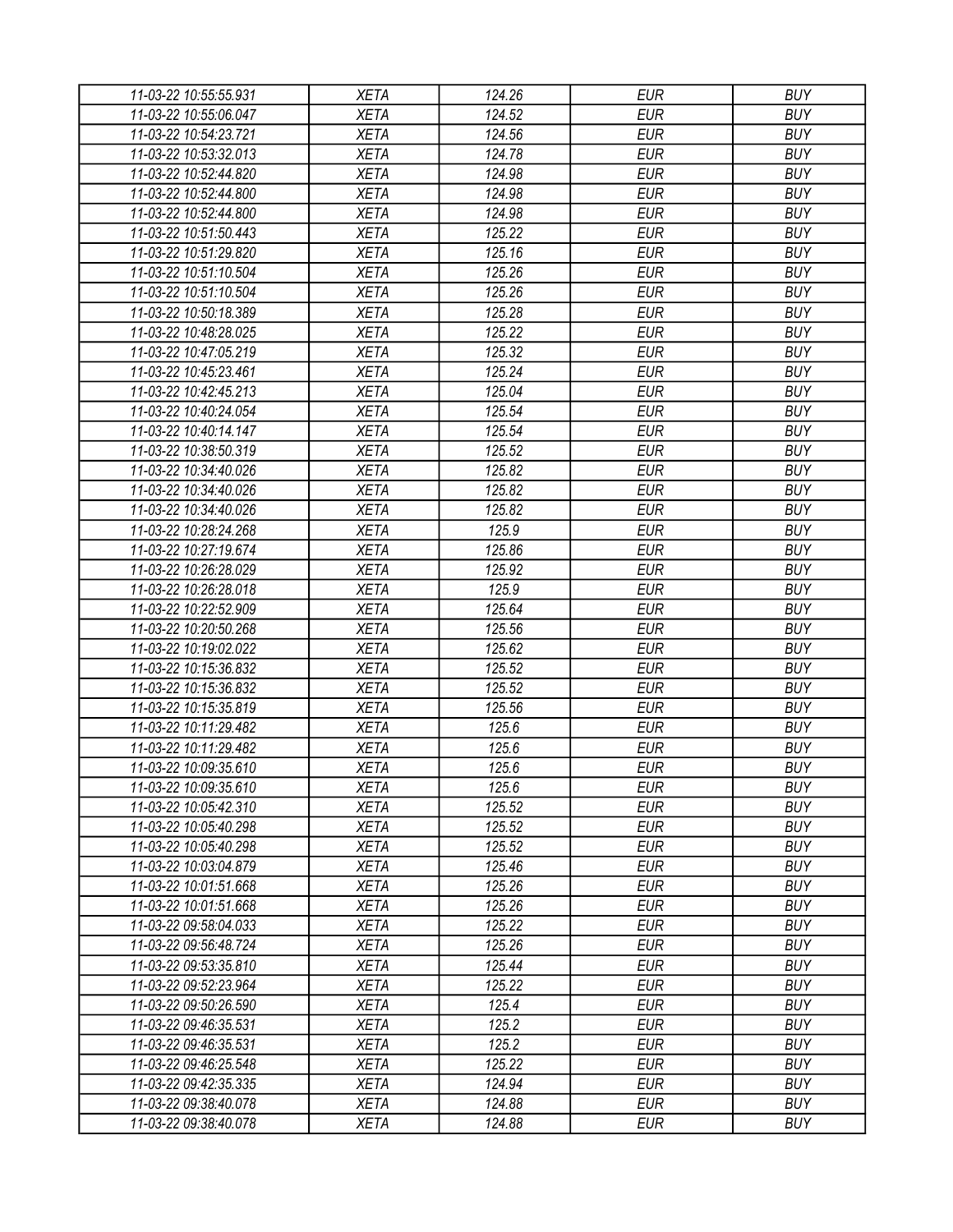| 11-03-22 09:34:43.651 | <b>XETA</b> | 124.9  | <b>EUR</b> | <b>BUY</b> |
|-----------------------|-------------|--------|------------|------------|
| 11-03-22 09:32:40.362 | <b>XETA</b> | 124.7  | <b>EUR</b> | <b>BUY</b> |
| 11-03-22 09:31:23.057 | <b>XETA</b> | 124.84 | <b>EUR</b> | <b>BUY</b> |
| 11-03-22 09:31:23.057 | <b>XETA</b> | 124.84 | <b>EUR</b> | <b>BUY</b> |
| 11-03-22 09:31:23.057 | <b>XETA</b> | 124.84 | <b>EUR</b> | <b>BUY</b> |
| 11-03-22 09:31:23.057 | <b>XETA</b> | 124.84 | <b>EUR</b> | <b>BUY</b> |
| 11-03-22 09:28:06.099 | <b>XETA</b> | 125.02 | <b>EUR</b> | <b>BUY</b> |
| 11-03-22 09:26:17.911 | <b>XETA</b> | 125.04 | <b>EUR</b> | <b>BUY</b> |
| 11-03-22 09:26:17.911 | <b>XETA</b> | 125.04 | <b>EUR</b> | <b>BUY</b> |
| 11-03-22 09:26:17.911 | <b>XETA</b> | 125.04 | <b>EUR</b> | <b>BUY</b> |
| 11-03-22 09:23:55.782 | <b>XETA</b> | 124.98 | <b>EUR</b> | <b>BUY</b> |
| 11-03-22 09:21:27.272 | <b>XETA</b> | 125.04 | <b>EUR</b> | <b>BUY</b> |
| 11-03-22 09:21:27.272 | <b>XETA</b> | 125.04 | <b>EUR</b> | <b>BUY</b> |
| 11-03-22 09:20:42.090 | <b>XETA</b> | 125.04 | <b>EUR</b> | <b>BUY</b> |
| 11-03-22 09:20:40.394 | <b>XETA</b> | 125.04 | <b>EUR</b> | <b>BUY</b> |
| 11-03-22 09:18:50.828 | <b>XETA</b> | 125.06 | <b>EUR</b> | <b>BUY</b> |
| 11-03-22 09:18:50.828 | <b>XETA</b> | 125.06 | <b>EUR</b> | <b>BUY</b> |
| 11-03-22 09:18:07.693 | <b>XETA</b> | 124.96 | <b>EUR</b> | <b>BUY</b> |
| 11-03-22 09:16:24.702 | <b>XETA</b> | 125.02 | <b>EUR</b> | <b>BUY</b> |
| 11-03-22 09:16:24.702 | <b>XETA</b> | 125.02 | <b>EUR</b> | <b>BUY</b> |
| 11-03-22 09:12:45.770 | <b>XETA</b> | 124.7  | <b>EUR</b> | <b>BUY</b> |
| 11-03-22 09:12:45.765 | <b>XETA</b> | 124.68 | <b>EUR</b> | <b>BUY</b> |
| 11-03-22 09:09:45.407 | <b>XETA</b> | 124.6  | <b>EUR</b> | <b>BUY</b> |
| 11-03-22 09:08:37.887 | <b>XETA</b> | 124.74 | <b>EUR</b> | <b>BUY</b> |
| 11-03-22 09:06:02.759 | <b>XETA</b> | 124.6  | <b>EUR</b> | <b>BUY</b> |
| 11-03-22 09:06:02.759 | <b>XETA</b> | 124.6  | <b>EUR</b> | <b>BUY</b> |
| 11-03-22 09:06:02.759 | <b>XETA</b> | 124.6  | <b>EUR</b> | <b>BUY</b> |
| 11-03-22 09:02:58.631 | <b>XETA</b> | 124.74 | <b>EUR</b> | <b>BUY</b> |
| 11-03-22 09:00:52.433 | <b>XETA</b> | 124.5  | <b>EUR</b> | <b>BUY</b> |
| 11-03-22 08:58:37.470 | <b>XETA</b> | 124.22 | <b>EUR</b> | <b>BUY</b> |
| 11-03-22 08:58:37.181 | <b>XETA</b> | 124.22 | <b>EUR</b> | <b>BUY</b> |
| 11-03-22 08:56:32.877 | <b>XETA</b> | 124.22 | <b>EUR</b> | <b>BUY</b> |
| 11-03-22 08:56:32.876 | <b>XETA</b> | 124.22 | <b>EUR</b> | <b>BUY</b> |
| 11-03-22 08:56:32.876 | <b>XETA</b> | 124.22 | <b>EUR</b> | <b>BUY</b> |
| 11-03-22 08:56:32.877 | <b>XETA</b> | 124.22 | <b>EUR</b> | <b>BUY</b> |
| 11-03-22 08:53:12.706 | <b>XETA</b> | 124.3  | <b>EUR</b> | <b>BUY</b> |
| 11-03-22 08:50:42.728 |             | 124.8  | <b>EUR</b> | <b>BUY</b> |
|                       | <b>XETA</b> | 124.82 | <b>EUR</b> | <b>BUY</b> |
| 11-03-22 08:50:03.376 | <b>XETA</b> |        |            |            |
| 11-03-22 08:47:59.303 | <b>XETA</b> | 124.58 | <b>EUR</b> | <b>BUY</b> |
| 11-03-22 08:45:56.544 | <b>XETA</b> | 124.44 | <b>EUR</b> | <b>BUY</b> |
| 11-03-22 08:45:24.298 | XETA        | 124.34 | <b>EUR</b> | <b>BUY</b> |
| 11-03-22 08:41:45.077 | <b>XETA</b> | 123.96 | <b>EUR</b> | <b>BUY</b> |
| 11-03-22 08:41:15.095 | XETA        | 123.94 | <b>EUR</b> | <b>BUY</b> |
| 11-03-22 08:39:24.273 | <b>XETA</b> | 123.94 | <b>EUR</b> | <b>BUY</b> |
| 11-03-22 08:36:53.237 | <b>XETA</b> | 123.54 | <b>EUR</b> | <b>BUY</b> |
| 11-03-22 08:36:53.237 | <b>XETA</b> | 123.54 | <b>EUR</b> | <b>BUY</b> |
| 11-03-22 08:36:52.519 | <b>XETA</b> | 123.54 | <b>EUR</b> | <b>BUY</b> |
| 11-03-22 08:36:52.503 | <b>XETA</b> | 123.54 | <b>EUR</b> | <b>BUY</b> |
| 11-03-22 08:36:35.701 | <b>XETA</b> | 123.7  | <b>EUR</b> | <b>BUY</b> |
| 11-03-22 08:36:35.700 | <b>XETA</b> | 123.7  | <b>EUR</b> | <b>BUY</b> |
| 11-03-22 08:34:01.335 | <b>XETA</b> | 123.62 | <b>EUR</b> | <b>BUY</b> |
| 11-03-22 08:33:20.033 | <b>XETA</b> | 124.02 | <b>EUR</b> | <b>BUY</b> |
| 11-03-22 08:33:14.428 | <b>XETA</b> | 124.02 | <b>EUR</b> | <b>BUY</b> |